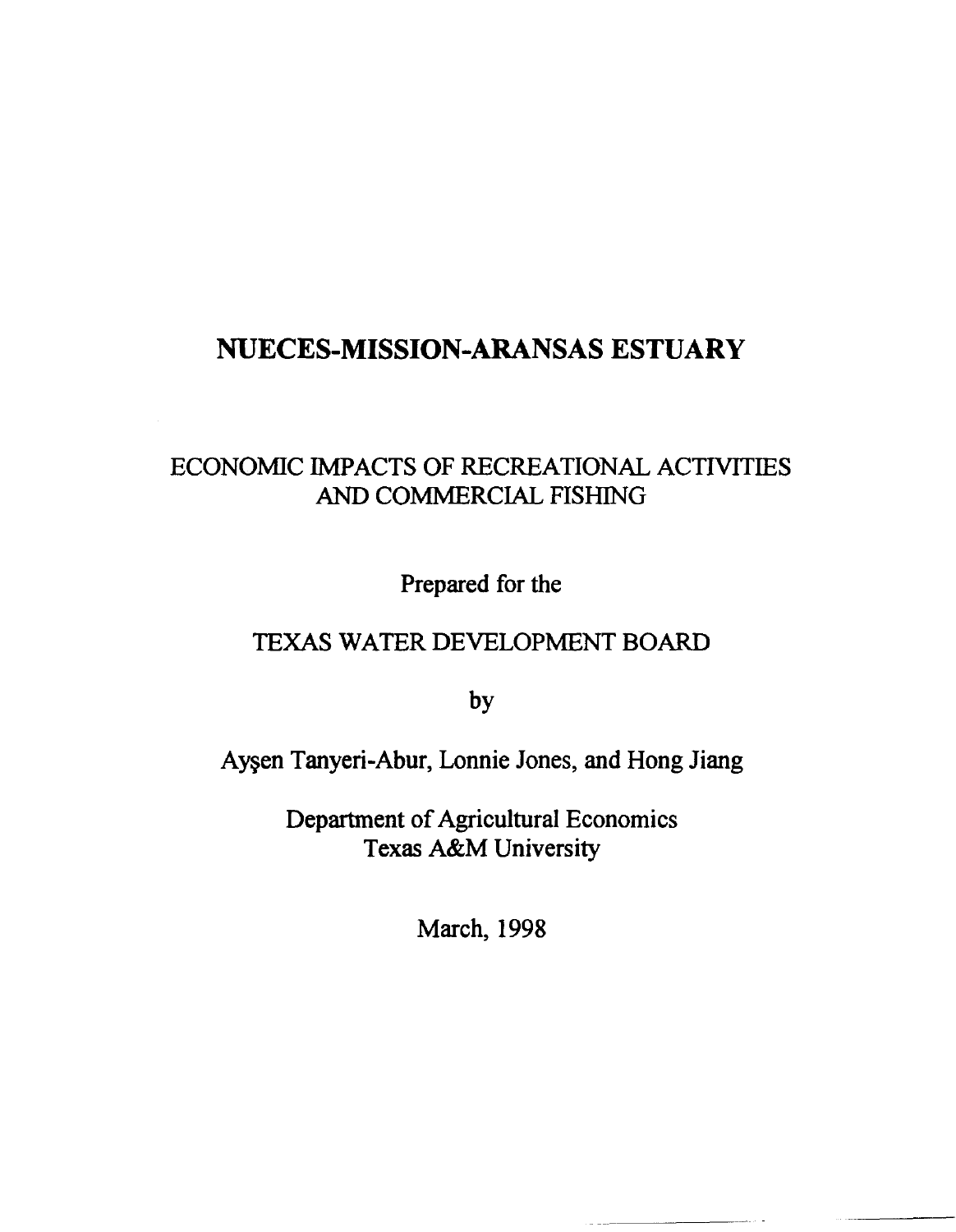## TABLE OF CONJENTS

 $\sim 10^{11}$ 

| IV.1.2. Direct Impacts of Nueces-Mission-Aransas Estuary Landings from Other          |
|---------------------------------------------------------------------------------------|
|                                                                                       |
|                                                                                       |
|                                                                                       |
|                                                                                       |
| Appendix I. Methodology for Estimation of Projected Travel Expenditures  32           |
| Appendix II. Multipliers for the Nueces-Mission-Aransas Estuary Region and Texas  33  |
| Appendix III. Estimated Regional and Statewide Impacts for the Nueces-Mission-Aransas |
|                                                                                       |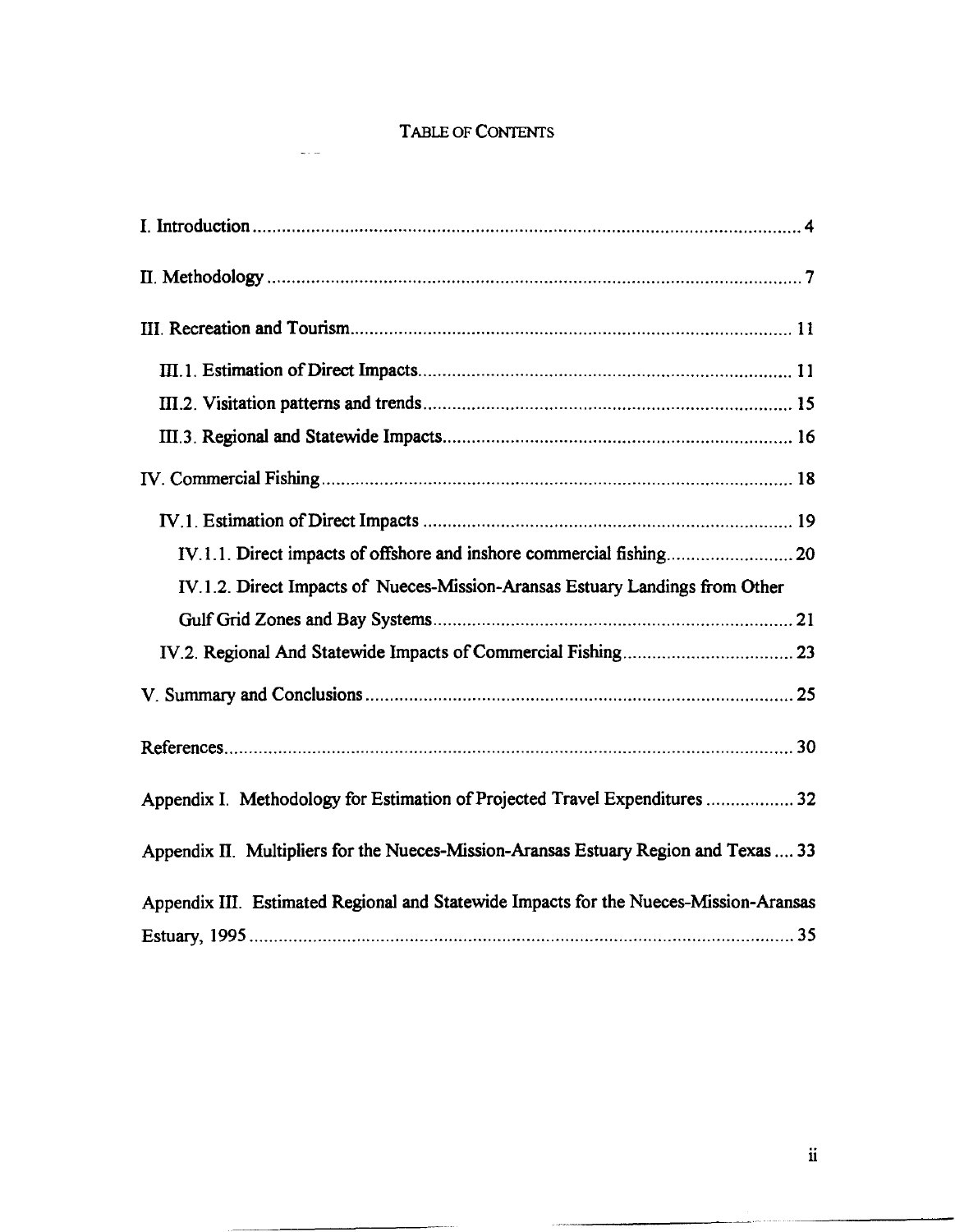## LIST OF TABLES

 $\frac{1}{2}$  ,  $\frac{1}{2}$ 

| <b>PAGE</b>                                                                                 |
|---------------------------------------------------------------------------------------------|
| Table I.1. Average quarterly wage and employment in the Nueces-Mission-Aransas              |
|                                                                                             |
| Table I.2. Travel expenditures, payroll, and employment in the Nueces-Mission-Aransas       |
|                                                                                             |
| Table III.1. Total travel expenditures for the Nueces-Mission-Aransas Estuary, 1987-        |
|                                                                                             |
| Table III.2 Distribution of leisure expenditures per person per day, Corpus Christi MSA,    |
|                                                                                             |
| Table III.3. Direct Impacts of bay and estuary recreation related sectors in the Nueces-    |
|                                                                                             |
| Table III.4. Regional and statewide impacts of water-related recreational activities in the |
|                                                                                             |
| Table IV.1. Value (Direct Impacts) of inshore and offshore landings for finfish, shrimp,    |
| and shellfish for the Nueces-Mission-Aransas Estuary region (1993-1995 average) .21         |
| Table IV.2. Value of finfish, shellfish, and shrimp landed in Nueces-Mission-Aransas        |
| Estuary Region from all bay systems and Gulf grid zones (1993-1995 average) 22              |
| Table IV.3. Estimated total impacts of commercial fishing for scenarios I and II in the     |
|                                                                                             |
| Table IV.4. Estimated total impacts of commercial fishing in Nueces-Mission-Aransas         |
| Estuary Region from all bay systems and Gulf grid zones (scenario III), regional and        |
|                                                                                             |
| Table V.1. Direct impacts for recreational activities and commercial fishing in the Nueces- |
|                                                                                             |
| Table V.2. Estimated total impacts of recreational activities and commercial fishing on the |
|                                                                                             |

 $\cdots$  $\cdots$   $\ddotsc$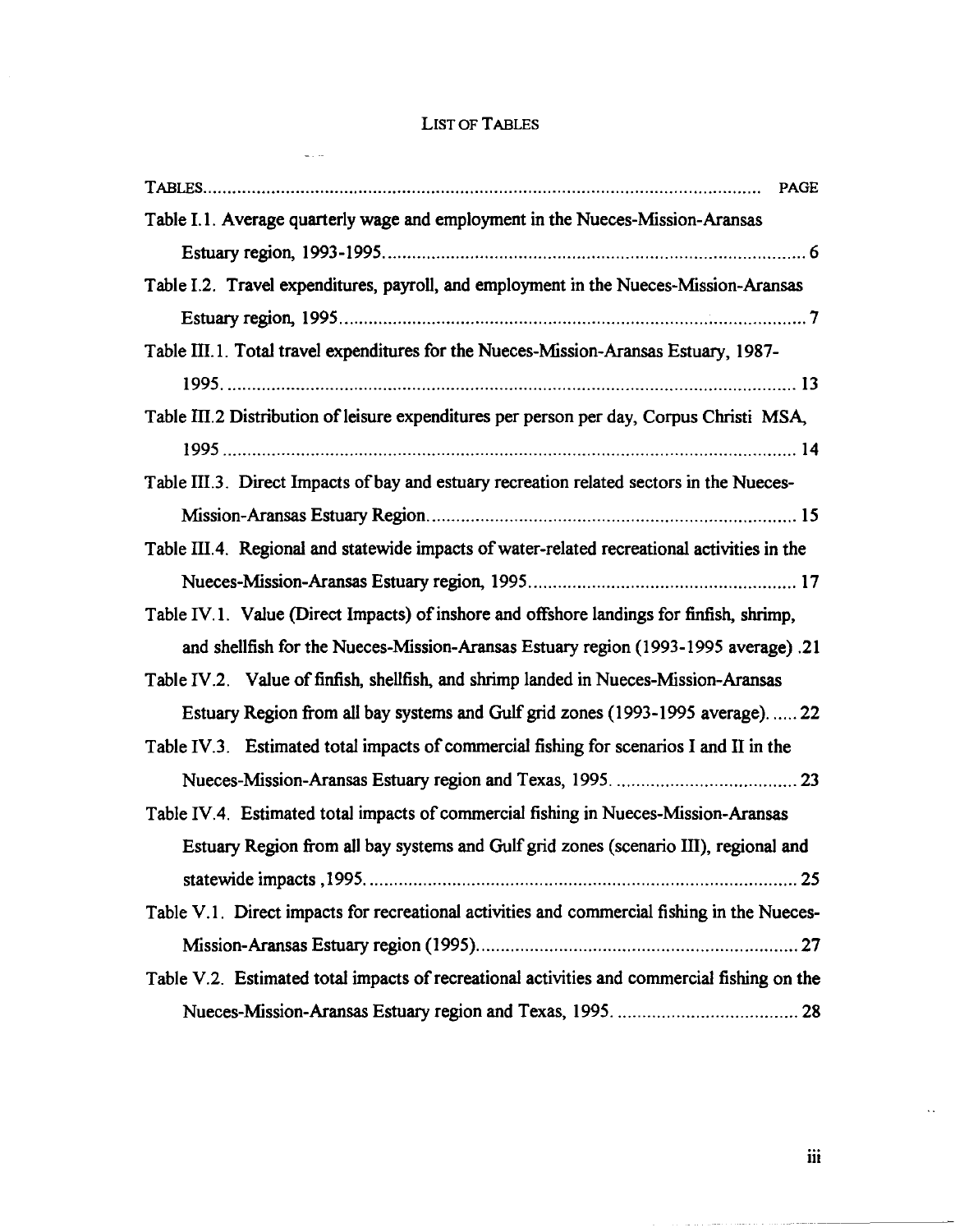## Nueces-Mission-Aransas Estuary: Economic Impact of Recreational Activities and Commercial Fishing

#### I. Introduction

The primary objective of this study is to estimate regional and statewide economic impacts of estuarine dependent activities that generate income and employment in the Nueces-Mission-Aransas estuary region. These include water-related recreational activities (travelers spend money in different sectors in the region) as well as the commercial fishing industry. Estimation of economic impacts of these uses of the bays and estuaries is crucial for sound water resource management. This study updates an earlier study (Fesenmaier et aI., 1987) that estimated economic impacts of recreational activities and commercial fishing for six estuaries along the Texas Gulf Coast.

This report is one of six reports that provide estimates of the economic impacts of bay and estuarine dependent recreational activities and commercial fishing. Together these six reports provide regional and statewide economic impact estimates for the Texas Gulf Coast (Tanyeri-Abur et aI., Economic Impact of Recreational Activities and Commercial Fishing, (1997a to 1997t).

The Nueces-Mission-Aransas Estuary Aransas, Bee, Jim Wells, Nueces, Refugio, and San Patricio counties (Figure I. 1). In 1995, population in the area was 456,854, with the city of Corpus Christi as the largest metropolitan area in the region. The 1993-1995 average employment was 498,853 and average wages paid were about \$3.8 billion (Table I.l ).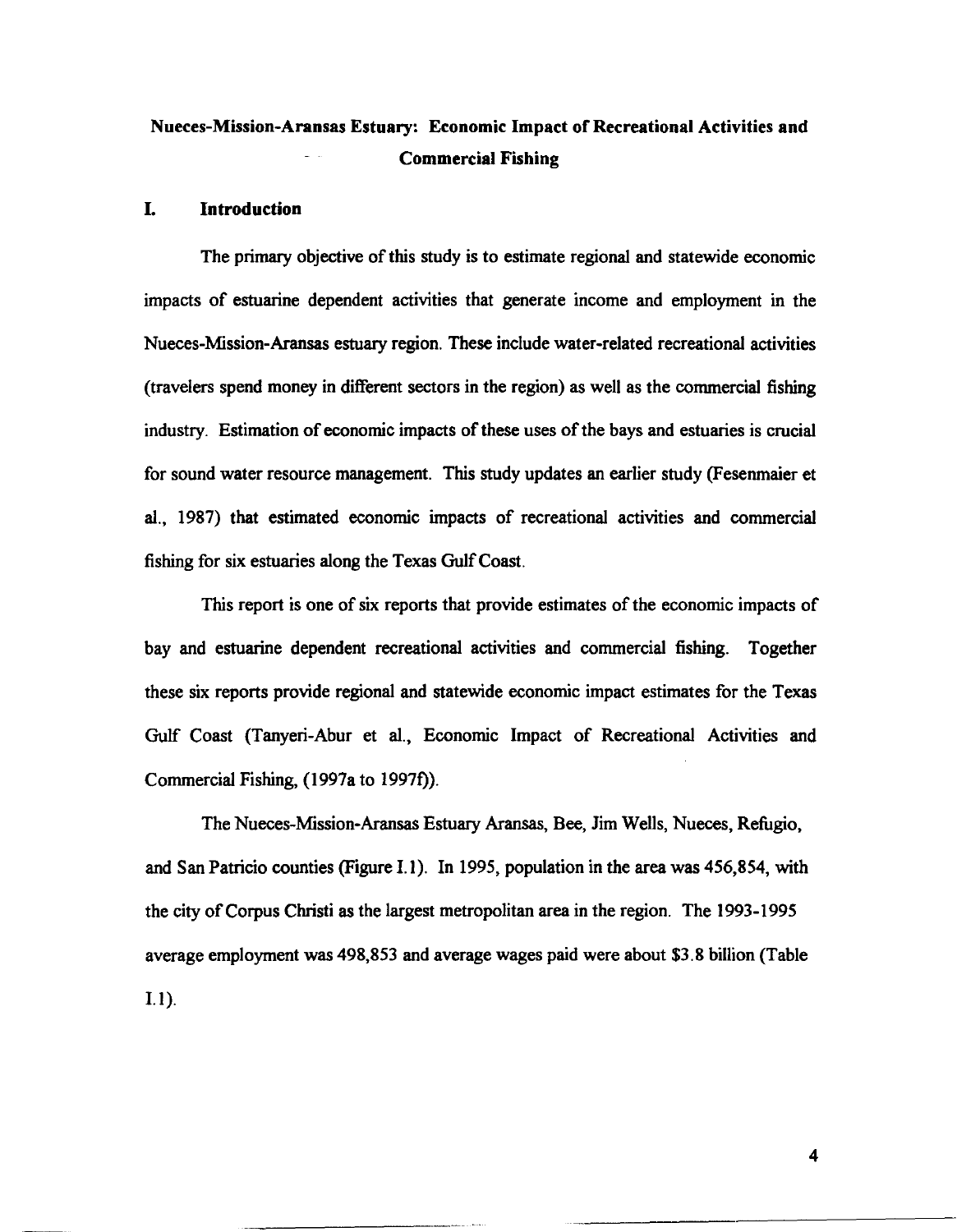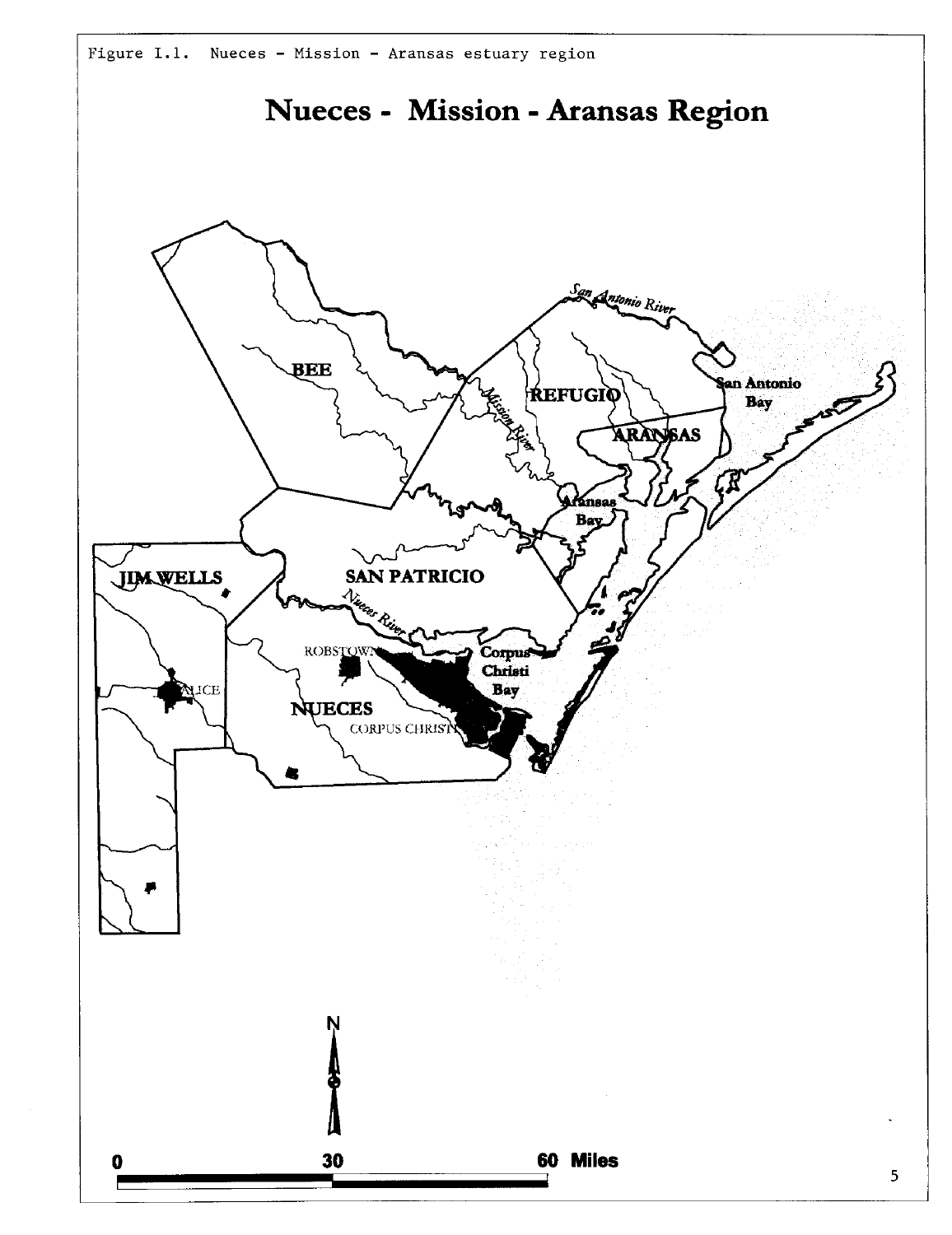The Nueces-Mission-Aransas estuary region is a popular destination for water-related recreation activities. The commercial fishing industry is the third largest in the state, which includes the Corpus Christi and Aransas bay systems accounting for 30 percent of all shrimp caught in Texas bay systems.

Table 1.1. Average quarterly wage and employment in the Nueces-Mission-Aransas Estuary region, 1993-1995.

| Year           | Wage         | Employment |
|----------------|--------------|------------|
|                | (\$millions) | (Jobs)     |
| 1993           | 3,639.06     | 486,077    |
| 1994           | 3,812.42     | 499,297    |
| 1995           | 3,974.79     | 511,185    |
| 3-Year Average | 3,808.76     | 498,853    |

Source: Texas Workforce Commission (TWC)

Total travel expenditure, payroll, and employment for the Nueces-Mission-Aransas estuary in 1995 are given in Table 1.2. These figures include business and leisure travel expenditures spent within the area for all kinds of business and leisure activities including bay and estuary related recreation. Total travel expenditures in the region were \$572.56 million in 1995. Nueces county alone accounted for about 82 percent of total travel expenditures in the region. Travel related employment was 8,440 jobs in Nueces county compared to a total employment of 9,930 for the Nueces-Mission-Aransas Estuary region in 1995 (Table 1.2).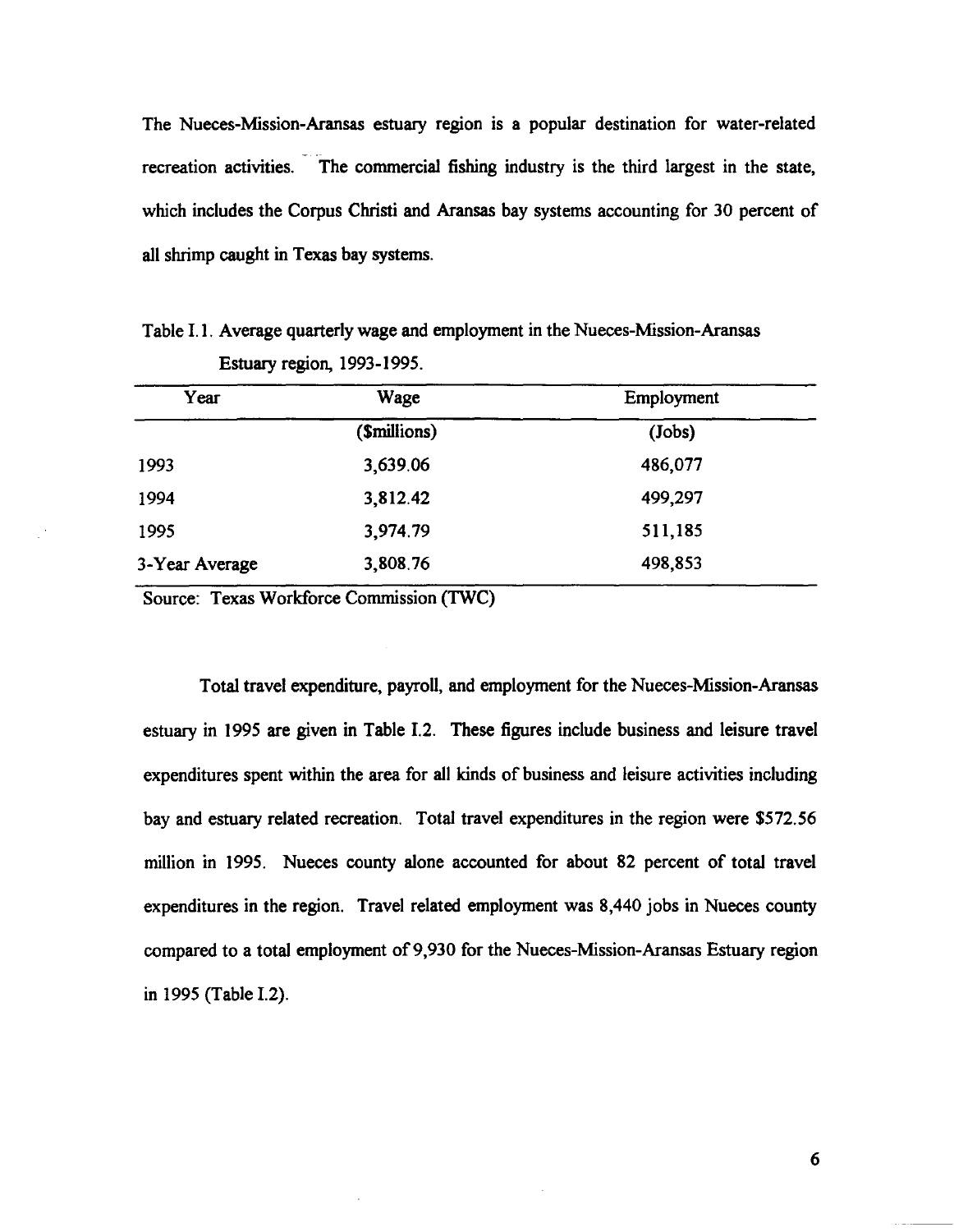| <b>Travel Expenditures</b> | <b>Travel Payroll</b> | Employment |
|----------------------------|-----------------------|------------|
| (\$millions)               | ( <i>Smillions</i> )  | (jobs)     |
| 44.30                      | 8.81                  | 680        |
| 9.94                       | 1.96                  | 150        |
| 18.25                      | 3.56                  | 280        |
| 472.36                     | 130.61                | 8,440      |
| 4.50                       | 0.75                  | 60         |
| 23.21                      | 4.22                  | 320        |
| 572.56                     | 149.91                | 9,930      |
|                            |                       |            |

Table I.2. Travel expenditures, payroll, and employment in the Nueces-Mission-Aransas Estuary region, 1995.

Source: TDOC, 1996

References and comparisons to the 1987 Fesenmaier study are made within the body of the report. The two studies were conducted using different data sources and models. Therefore, the comparisons should be interpreted with care.

## **II. Methodology**

In the 1987 Fesenmaier study a 1979 Texas Input-Output model was updated and used to estimate economic impacts. The Texas model is no longer available in a current and regional format. The model used in the present analysis is IMPLAN, a large computer algorithm of a system of equations, each representing a sector of the economy and identifying the interrelationships among sectors (Olsen, et al., 1993). The system shows the interdependence of all sectors of the economy by capturing the intermediate sales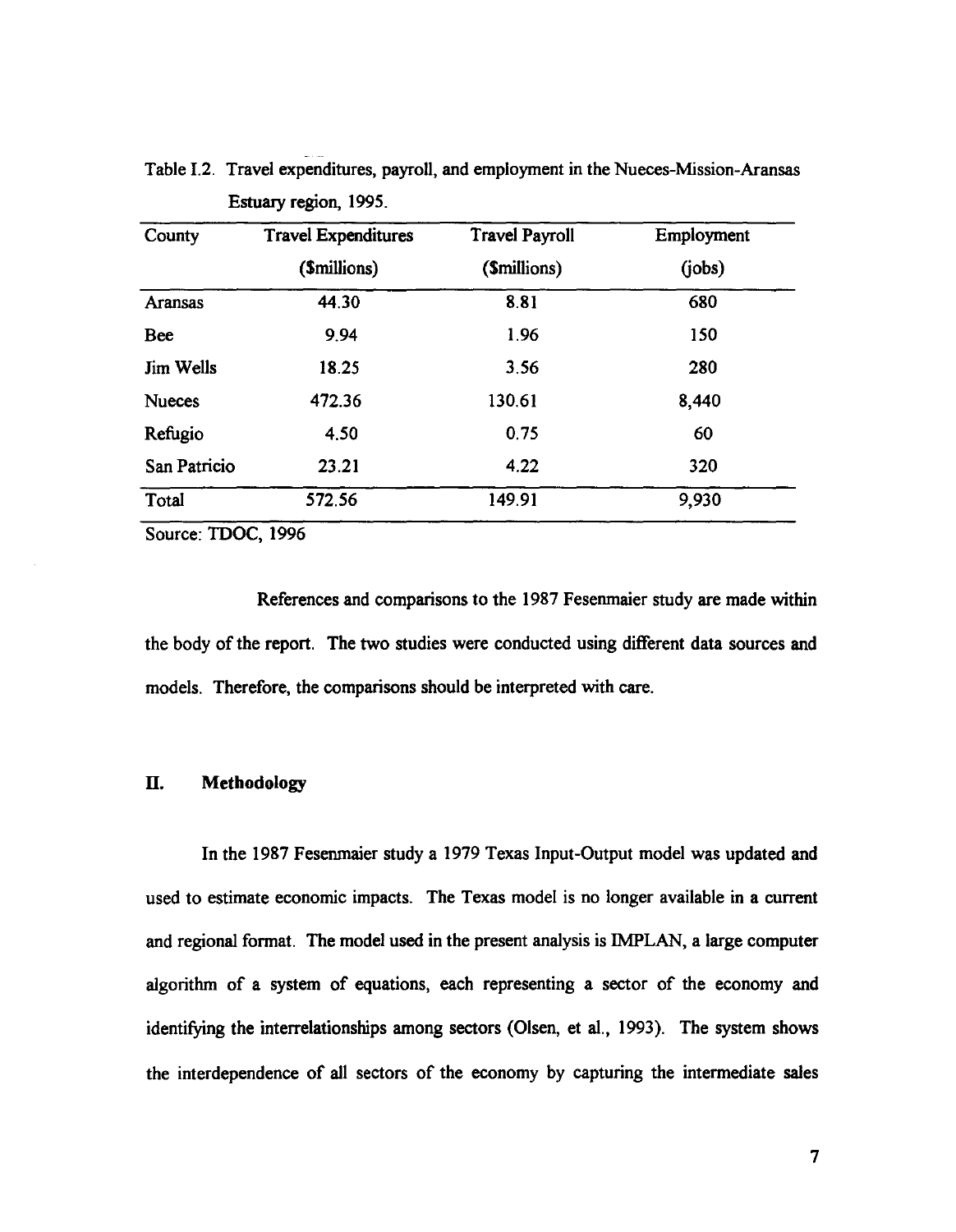among sectors, as well as sales to households, exports and other components of final demand. Using IMPLAN, input-output models may be developed for any county in the US or, by aggregation within the database, any group of counties to form a regional impact analysis. The input-output models, developed for each estuary, use the direct impact estimates from each of the bay related economic sectors as a starting point for estimating total economic impacts.

In the 1987 Fesenmaier study, an extensive survey was conducted to estimate direct impacts of estuarine dependent recreational activities. No survey was conducted for the present analysis. Instead, expenditure and recreational activity data provided by the Texas Department of Commerce (TDOC) along with updated information from the 1987 survey were used to estimate direct impacts of recreational activities in the region. The TDOC data include a travel survey conducted by D.K.Shifilett and Associates Ltd. (D.K.S.&A Ltd.) along with total travel expenditures from 1987 to 1995 by county compiled by the TDOC. The D. K. S & A. Ltd. survey is by Metropolitan Statistical Area (MSA) or Designated Market Area (DMA). In this study the MSA's were used because the counties included in the MSA's provided the best correspondence with the counties included in the estuary region. The Corpus Christi MSA data were used for travel expenditure breakdowns and share of business and leisure travel. Direct impacts of commercial fishing was estimated using data from the Texas Parks and Wildlife Department (TPWD), and the National Marine Fisheries Service (NMFS).

The input-output model calculates multipliers, which show the impact of an increase in the output of one sector on other sectors. Direct impacts estimated for each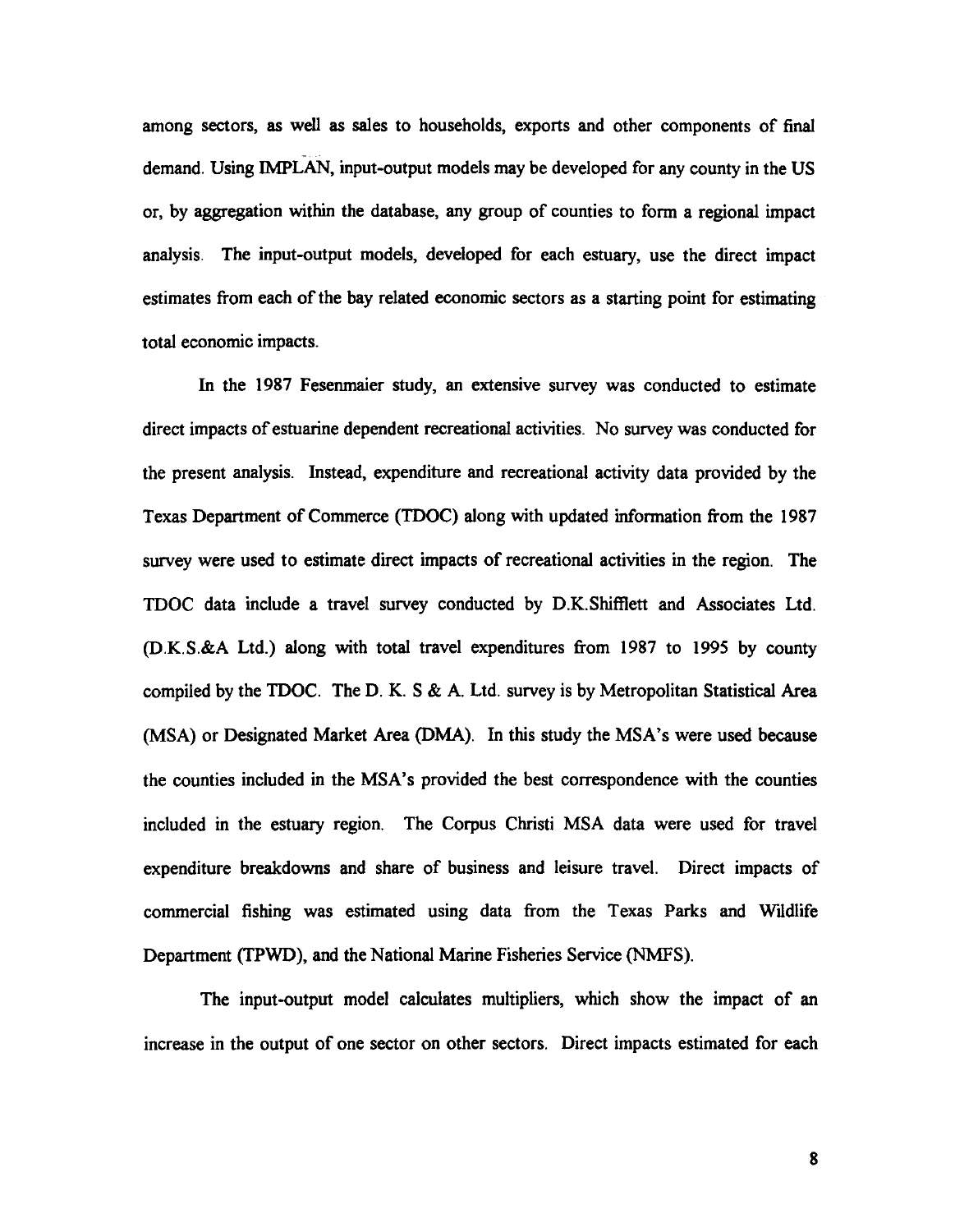activity are then multiplied by these multipliers to estimate total impacts. There are several - multipliers depending on the economic variable of interest:

1) The output multiplier which is an estimate of the change in total output (business sales) by all sectors within the regional economy that results from a change in sales to final demand by one particular sector in the economy.

2) The employment multiplier which estimates the change in total employment (all jobs) throughout the regional economy that results from a change in sales to final demand by a given sector.

3) The total income multiplier which is an estimate of the change in total household income from all sources (wages, salaries, profits, and rents) resulting from a change in sales to final demand of a given sector.

4) The value-added multiplier which is an estimate of the change in total, regional economic returns from the employment of all resources of production in the economy from a change in sales to final demand by a given sector. Value-added is the same as the value of all goods and services produced within the study area. It is analogous to Gross Domestic Product as reported at the national level. Hence, value-added within a region may be referred to as Gross Regional Product.

Multiplier estimates are expressed as the impact on a selected economic variable of a one-dollar change in final demand. It is assumed that the functional relationship to final demand is linear so the multiplier may be used to estimate the impact of larger sales to final demand by any given sector in the economy.

The notion of multipliers rests on the difference between the initial effect of a change in final demand and total effects of that change. Total effects can be defined as the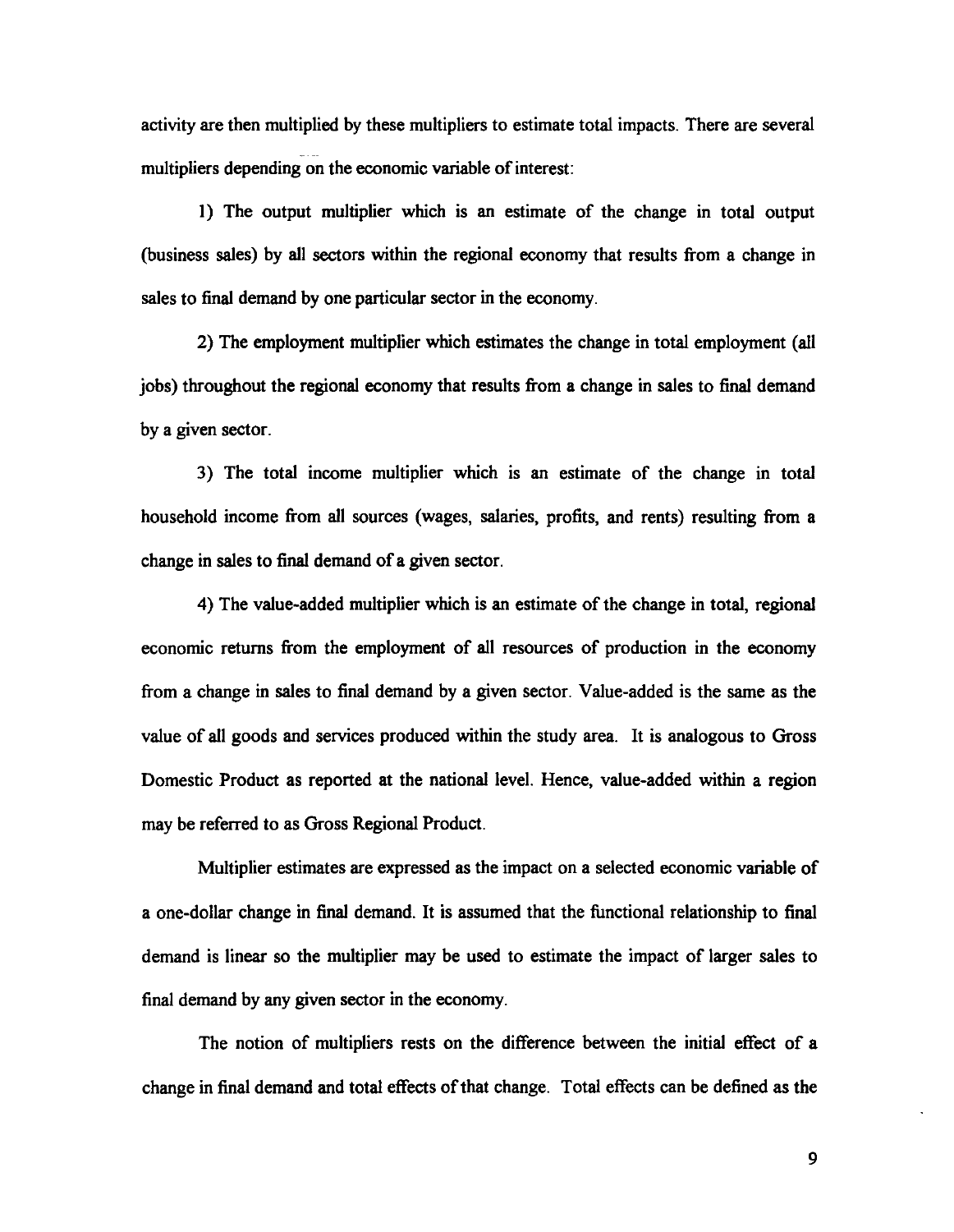sum of direct and indirect effects (which does not include the effects generated by the - increase in household incomes) or direct, indirect, and induced effects (which includes the effect of increased household incomes on the economy) (Miller and Blair, 1985). Impact estimates in this study include the effect of increased household incomes along with direct and indirect impacts.

Like any economic model, input-output analysis is limited by its assumptions and by the accuracy of the endogenous equations, as well as the data on exogenous variables that drive the model. Input-output analysis is limited by several assumptions, which include: (1) categorization of individual firms by their primary products, (2) the linearity of all equations in the model, (3) the assumption of proportionality of output to inputs, and (4) fixed prices and technology.

Input-output analysis is also limited in terms of the use and interpretation of its results. In some cases, attempts are made to use input-output results as a means of evaluating and justifying public, or private, expenditures on projects. That is, the results are used as benefit-cost assessments. These uses of input-output models are incorrect. Input-output models are limited to providing information on secondary impacts of some economic activity. While this is most useful for planning purposes, it does not answer questions as to the feasibility or justification of the activity itself. Those questions are best answered using cost-benefit analysis.

Results of the study are presented in terms of total output, income, value-added, and employment impacts both at the regional and state levels. Multipliers and detailed impacts are presented in Appendices II and III.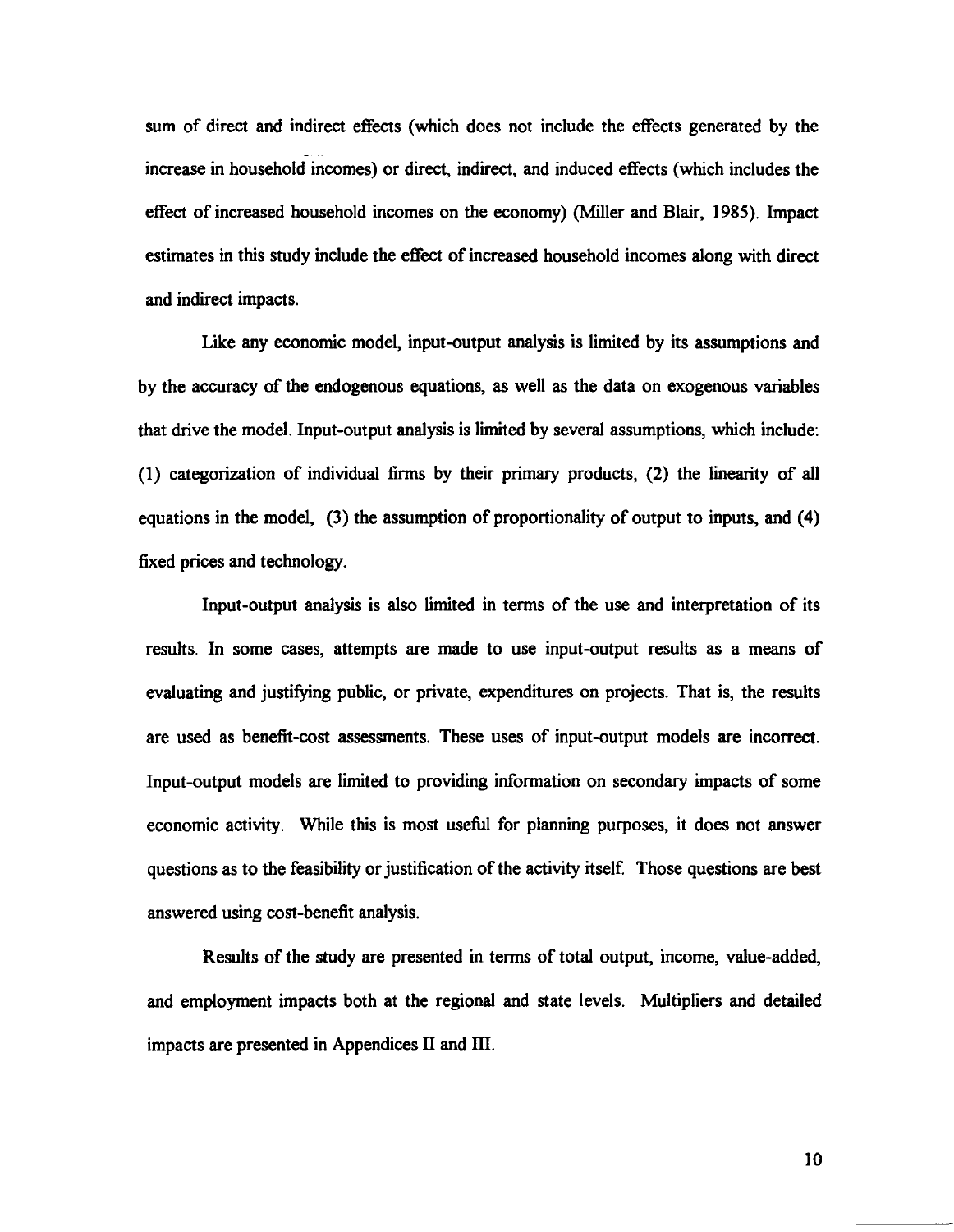#### ffi. Recreation and Tourism

#### III.1. Estimation of Direct Impacts

Recreation and tourism related activities provide economic benefits to the economy of the region where these activities occur as well as throughout Texas. These economic impacts can be classified into direct and secondary impacts. Impacts on a regional or state economy are typically indicated by total output value, employment, or total income resulting from sales to final demand by a given sector of the economy. Estimation of economic impacts for recreational activities is not so straightforward since the direct impacts (expenditures) are not organized within an economic sector but may be distributed over several sectors of the economy. Recreational activities such as boating, fishing, birdwatching, and others do not have immediately measurable economic values such as sales or payrolls. However, contribution to local businesses is significant as participants in these activities generate local income by recreational spending. Direct impacts for recreational activities are represented by estimated total expenditures by leisure travelers. These direct impacts also have secondary impacts on regional and state economies. To estimate secondary impacts of these activities, direct expenditures are allocated to the sectors in which money is spent, according to the Standard Industrial Classification (SIC), to match up with the input-output model. Secondary impacts are estimated to be the direct recreational expenditures multiplied by the input-output multiplier.

Since no survey was conducted for this study, the choice of methodology for estimation of direct impacts was dictated by availability of data and a desire for a consistent methodology for all six estuaries. An estimate of total expenditures by leisure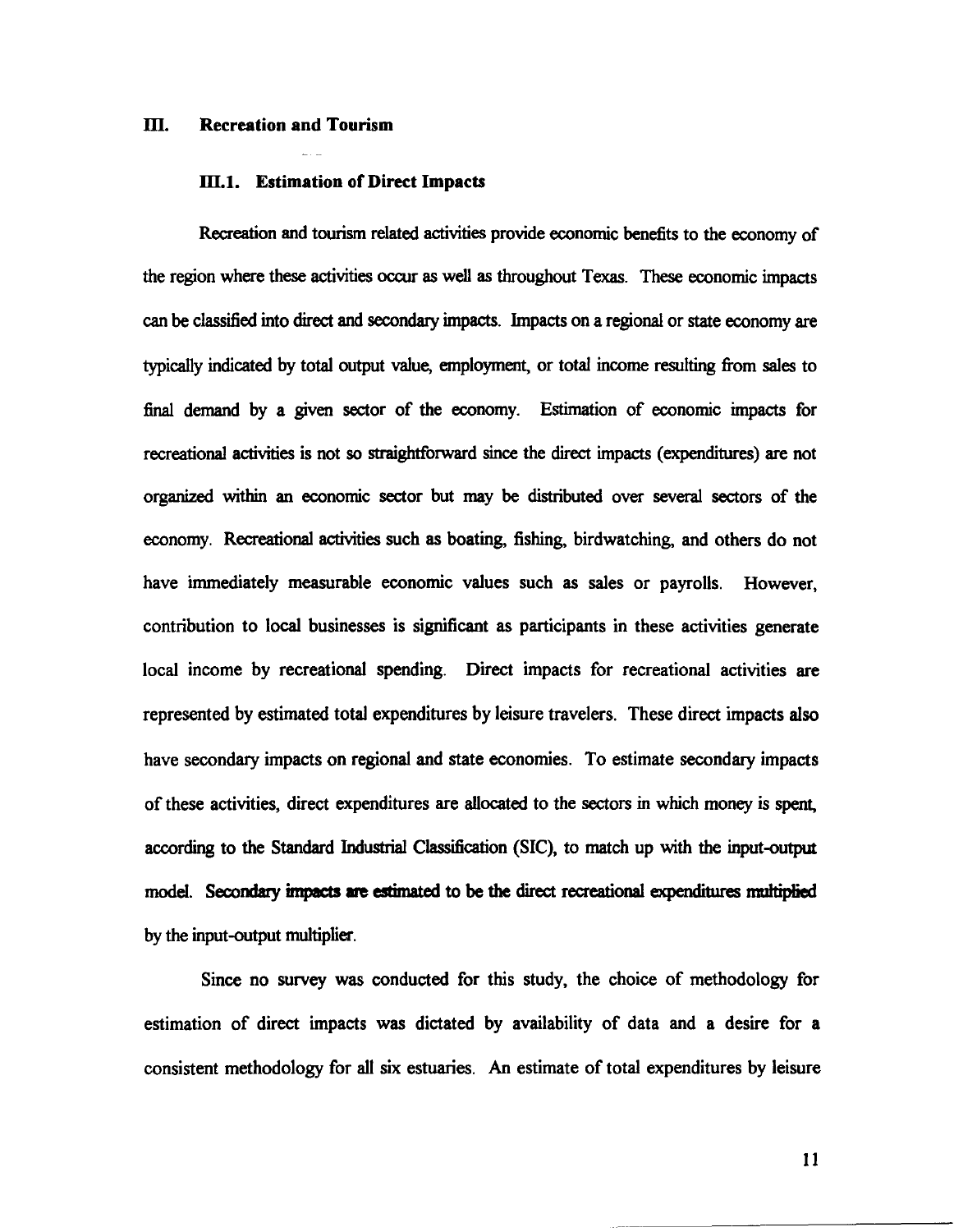travelers participating in water-related activities was obtained by using direct impact estimates from the 1987 Fesenmaier survey and projecting them to 1995. Projections were made using a trend function developed from total expenditure data from TDOC for the period 1987-1995 (Table III. 1). Expenditures for 1987 were unusually large and were considered as an outlier in the data set. Expenditures for 1987 were therefore excluded from the data to enable a more accurate projection of expenditures. Total travel expenditures were regressed using a trend function defined as:

$$
X = b \; m^t
$$

Where:

 $X =$  total travel expenditures

 $b = constant$ 

 $m =$  growth rate

 $t = *years*$ 

The estimate for *m,* the growth rate, was 1.07 for the Nueces-Mission-Aransas estuary, which represents an increase in expenditures of about 7 percent per year during the period. Assuming expenditures for water-related activities increased at the same rate, the 1987 estimate from the Fesenmaier study was used as a base and total expenditures by leisure travelers participating in water-related activities were projected for 1995 (see Appendix I). These expenditures were estimated as \$314.7 million for the Nueces-Mission-Aransas estuary compared to \$197.92 million in 1987, an increase of about 60 percent for the study period.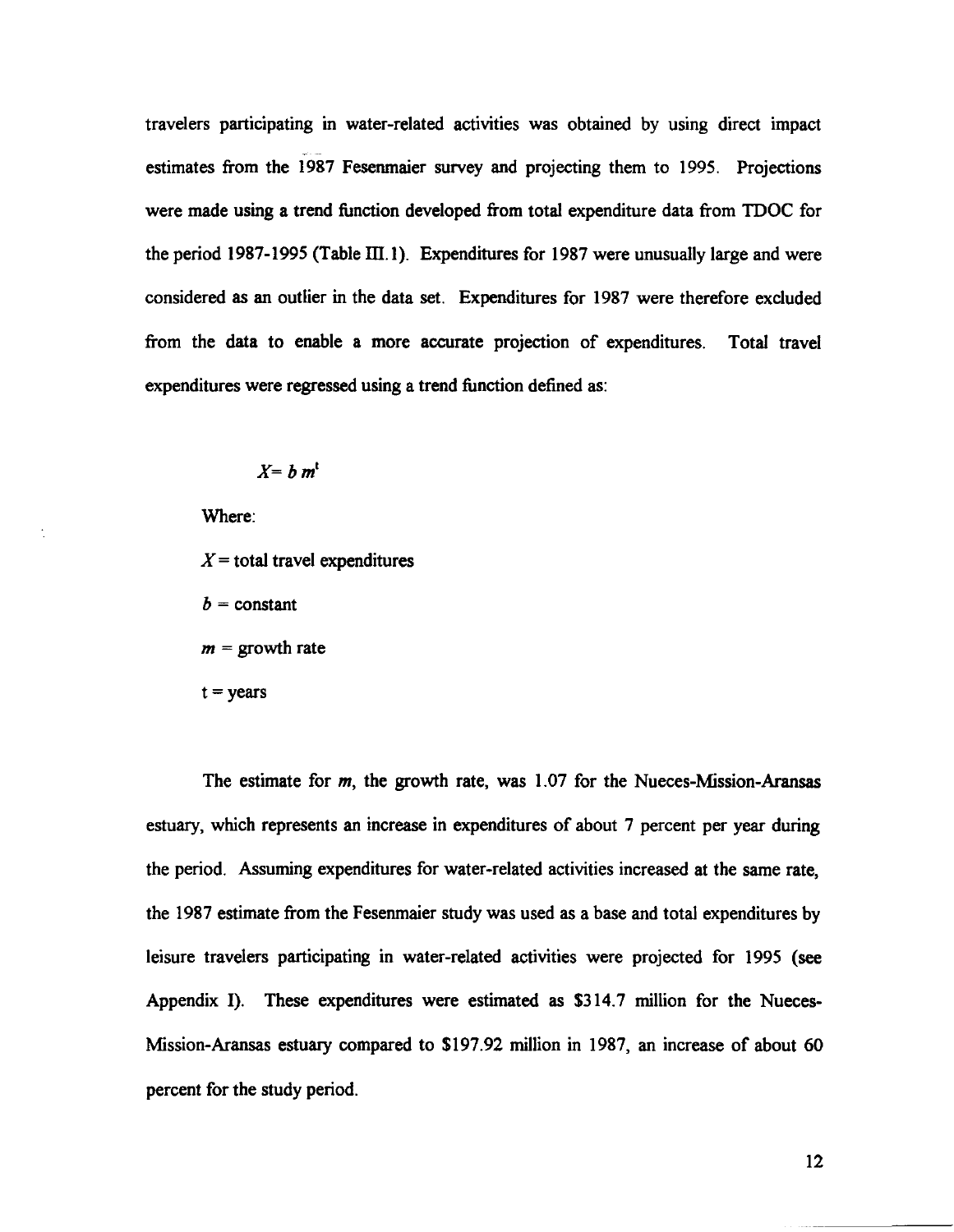| Year | <b>Expenditures (\$millions)</b> |
|------|----------------------------------|
| 1987 | 360.35                           |
| 1988 | 380.96                           |
| 1989 | 321.30                           |
| 1990 | 427.08                           |
| 1991 | 468.58                           |
| 1992 | 508.32                           |
| 1993 | 520.18                           |
| 1994 | 563.07                           |
| 1995 | 572.56                           |
|      |                                  |

Table III.1. Total travel expenditures for the Nueces-Mission-Aransas Estuary, 1987-1995.

Source: Texas Department of Commerce, 1996.

These changes in expenditures include inflation that occurred during the 1987 through 1995 period. An alternate projection was also made of recreational expenditures discounted for annual inflation using the Consumer Price Index. This projection more nearly estimates the real increase in expenditures that result from either more visitors or greater spending by the same number of visitors. In real terms, 1995 expenditures were estimated to be \$206.73 million. Hence, in real terms, recreational expenditures in the Nueces-Mission-Aransas estuary region showed a 5 percent increase during the study period.

Direct impacts of water-related recreational activities by economic sector in the study area were estimated using average daily expenditure shares from D.K.S.&A Ltd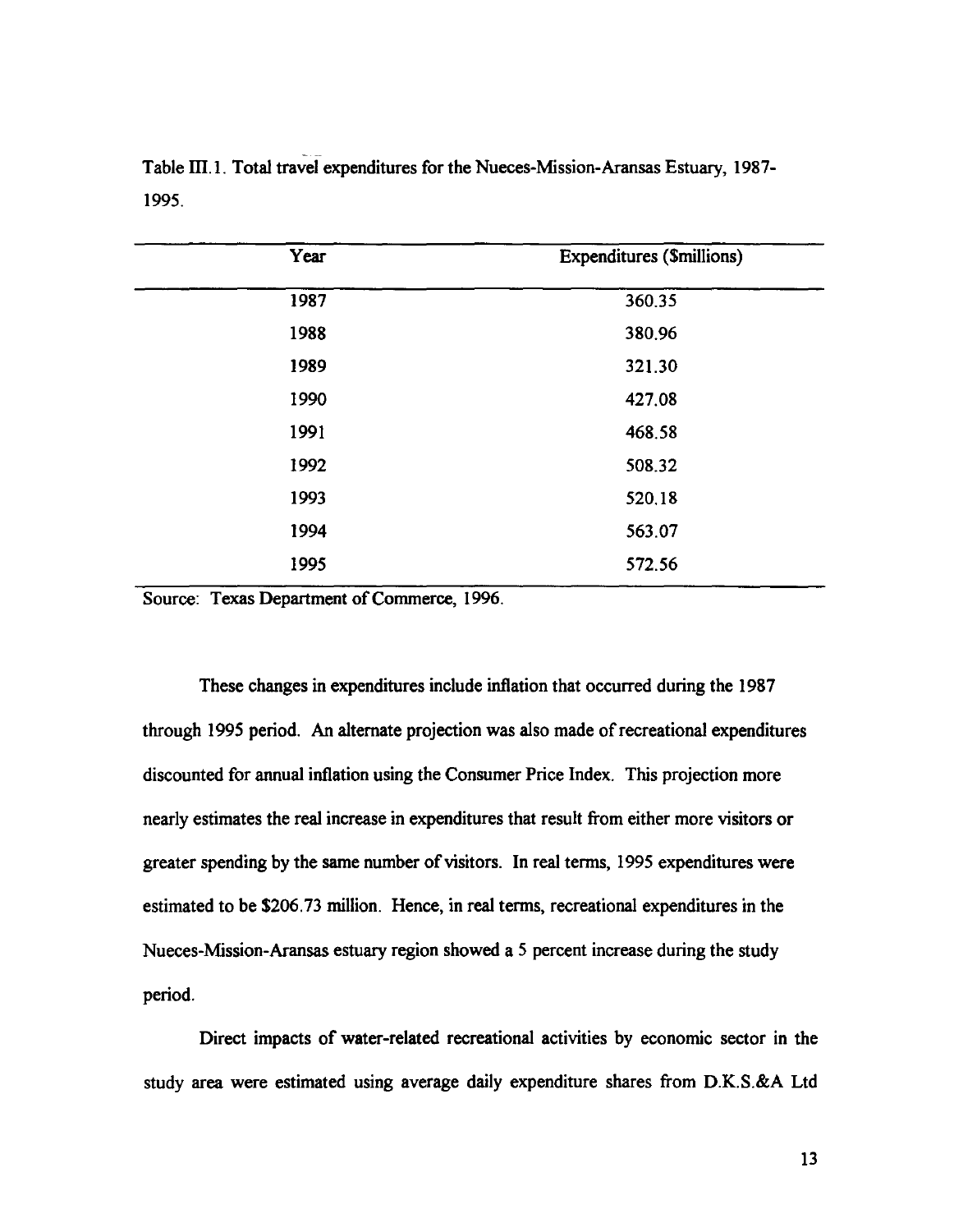(Table ill. 2). The assumption is made here that the distribution of water-related expenditures to the various sectors is the same as that for all leisure travel. Expenditures by sector were then allocated to the corresponding sector in the input-output model for the purpose of estimating secondary impacts (Table  $III.3$ ).

|                             | <b>Travel Expenditures</b> |            |
|-----------------------------|----------------------------|------------|
| <b>Expenditure Category</b> | $\sqrt{s}$ person/day      | % of total |
| Transport                   | 18.1                       | 0.26       |
| Lodging                     | 11.4                       | 0.17       |
| Food                        | 15.0                       | 0.22       |
| Entertainment               | 7.3                        | 0.11       |
| Other                       | 2.0                        | 0.03       |
| Shopping                    | 15.1                       | 0.22       |
| Total                       | 68.9                       | 1          |

Table III.2 Distribution of leisure expenditures per person per day, Corpus Christi MSA, 1995

Source: D.K.S.&ALtd.,1996

Visitors to the area for all leisure purposes spent approximately \$68.9 per person per day in the Corpus Christi MSA in 1995 (Table III.2). Out of this total, the majority of daily expenditures were for transportation and food. Using shares of each expenditure category, total regional expenditures were allocated to the major expenditure categories. Expenditures in these categories were then allocated to appropriate sectors that are represented by SIC's to be used in the input-output model to estimate secondary impacts.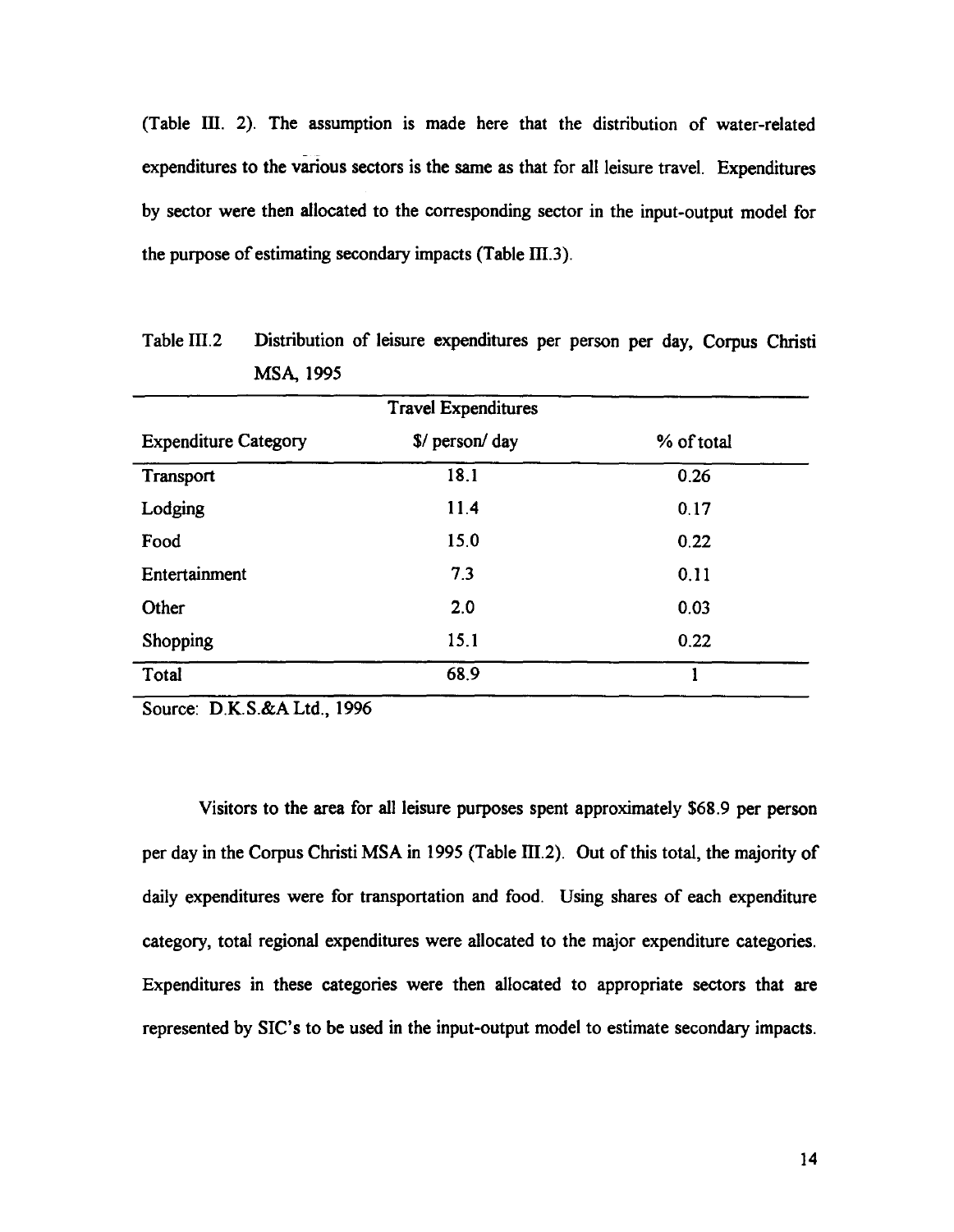The allocation of estimated 1995 direct recreational expenditures (\$314.7 million) to Nueces-Mission-Aransas regional economic sectors is shown in Table IIL3.

Table 111.3. Direct Impacts of bay and estuary recreation related sectors in the Nueces-Mission-Aransas Estuary Region.

| <b>Expenditure category</b> | Total        | <b>Corresponding Regional</b>      |
|-----------------------------|--------------|------------------------------------|
|                             | (\$millions) | Economic Sector                    |
| Transport                   | 82.67        | <b>Gas Service Stations</b>        |
| Lodging                     | 52.07        | <b>Hotels and Motels</b>           |
| Food                        | 68.51        | <b>Restaurants and Food Stores</b> |
| Entertainment               | 33.34        | Amusement, Theaters, etc           |
| Other                       | 9.13         | Miscellaneous Retail               |
| Shopping                    | 68.97        | Miscellaneous Retail               |
| <b>TOTAL</b>                | 314.7        |                                    |

Source: Estimated from D.K.S.&A Ltd. and TDOC.

It is estimated that leisure travelers participating in water-related activities spent \$82.7 million in the region for transportation, and about \$68.5 million for food related purchases (food restaurants and stores). Other businesses impacted by direct expenditures include hotels and motels, amusement services, and miscellaneous retail (Table IIL3).

#### III.2. Visitation patterns and trends

Total number of leisure visitor days to the Nueces-Mission-Aransas estuary were estimated using projected 1995 expenditures and data on daily expenditures by travelers from the D.K.S.&A Ltd. survey. Total leisure travel expenditures for the Nueces-Mission-Aransas estuary in 1995 were \$314.7 million and travelers spent \$68.9 per person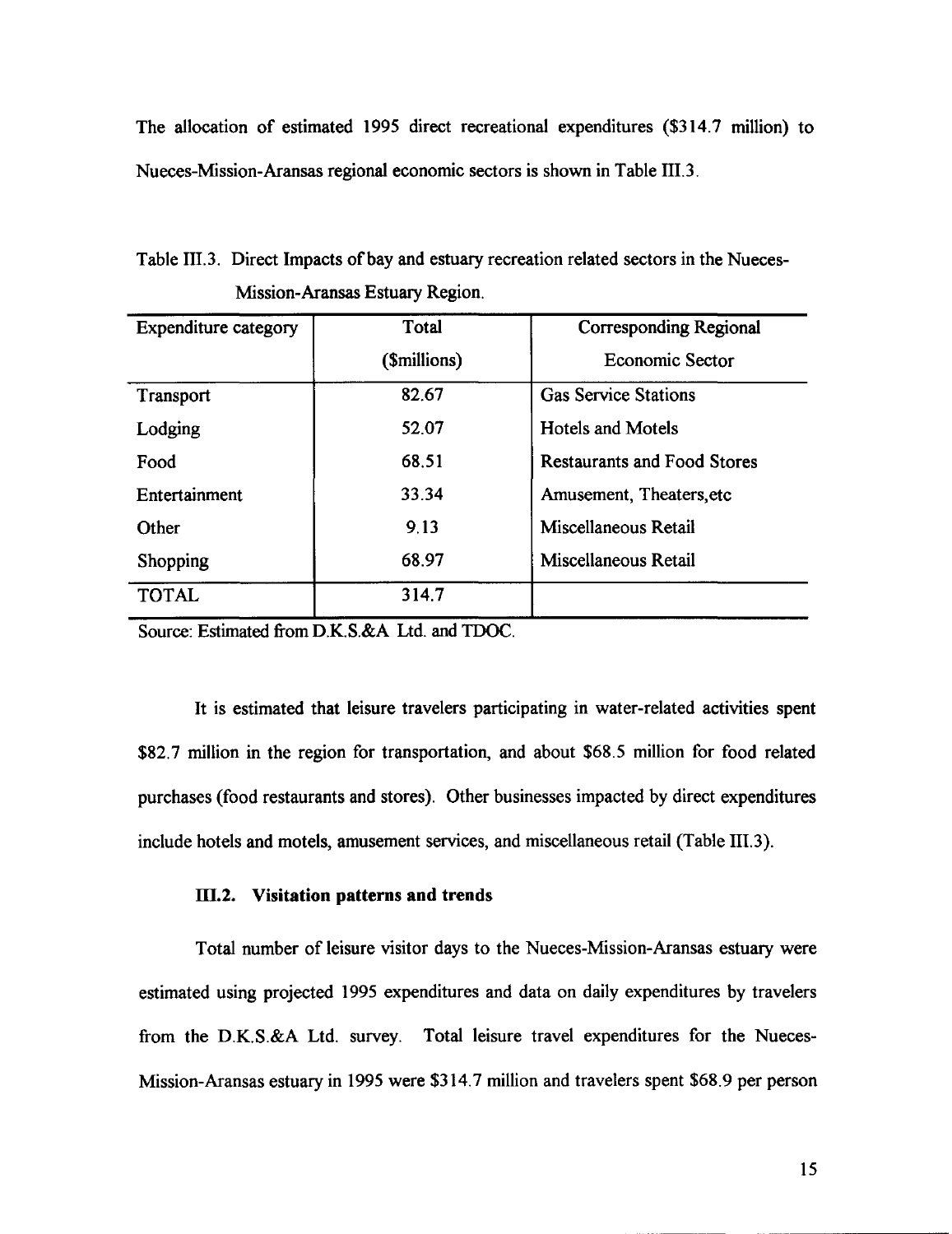per day, on average. Dividing total expenditures by per-person expenditures yields an estimated average of 4,567,489 annual visits for bay and estuary related recreation activities in 1995.

#### m.3. **Regional and Statewide Impacts**

Estimated direct impacts presented in Table I1I.3 provide the basis for estimating total econormc impacts of recreation related sectors in the Nueces-Mission-Aransas estuary region. Sales to recreational travelers participating in water-related activities by these sectors constitute initial impacts that stimulate demand for goods and services from other sectors of the economy through secondary and tertiary rounds of market exchanges. This "ripple effect" in the regional economy leads to a total impact larger than original sales transactions. The input-output model used in this study provides a methodology by which these successive rounds of impacts are aggregated into a total for regional and state economies (Leontief).

Estimated impacts of recreation related economic activities in the Nueces-Mission-Aransas estuary region are presented in Table III.4. Estimates of total impacts are given for total regional output, personal income, value-added, and employment for each of the six recreation related economic sectors. These are calculated using economic impact multipliers for the Nueces-Mission-Aransas estuary region given in Appendix II. It is estimated in total, that these sectors' sales to final demand stimulated total regional business sales of\$545.3 million, personal income of\$215.7 million, value-added of about \$340 million and over 12,348 jobs in the Nueces-Mission-Aransas region (Table III.4).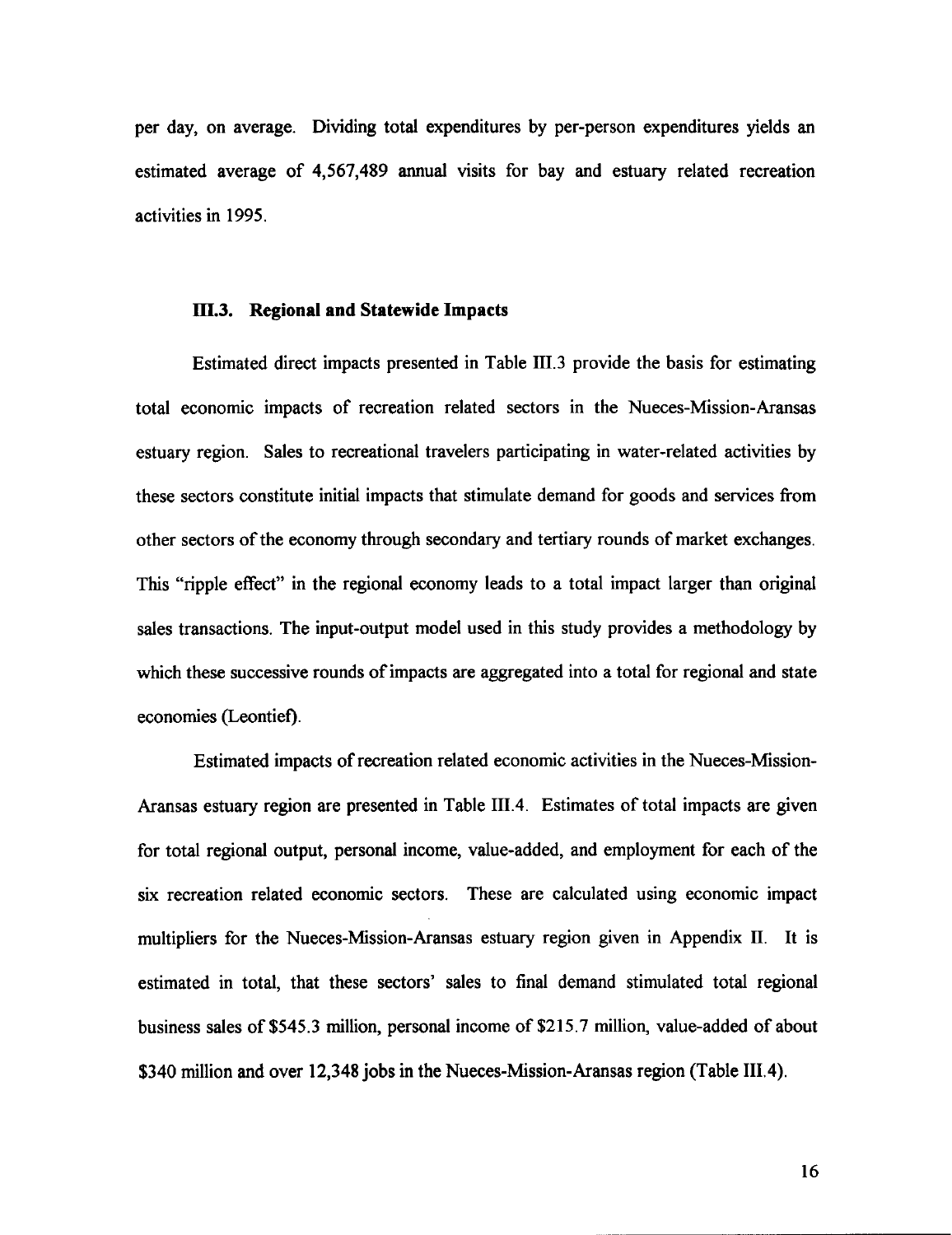Employment, personal income, and value-added are the most useful economic variables to use in comparing the relative contribution of bay and estuary recreation related sectors. Output or total regional business sales is a less desirable variable because it includes double counting of sales of products as they move through the production, processing, and marketing system.

Economic Impact Variable Direct Impact (\$ mil) Output (\$ mil) Personal Income(\$ mil) Value-Added (\$ mil) Employment (jobs) Regional 314.7 545.28 215.66 339.63 12,348 Total Impacts **State**  $314.7$ <sup>\*</sup> 606.10 246.14 379.97 12,546

Table III.4. Regional and statewide impacts of water-related recreational activities in the Nueces-Mission-Aransas Estuary region, 1995.

\*/ State level economic impacts are derived from regional direct expenditures. They are generally larger in magnitude because they include secondary and tertiary impacts that occur outside the Nueces-Mission-Aransas Estuary region, but within the state.

Statewide impacts are slightly larger for all variables. Recreation related industries contribute an additional \$55 million in output and about \$30 million in personal income at the state level (Table III.4).

In constructing the model to estimate total impacts, it was not possible to develop a multiplier for tourism and recreation because expenditures from these activities are spread among several sectors. However, after the analysis, "pseudo-multipliers" may be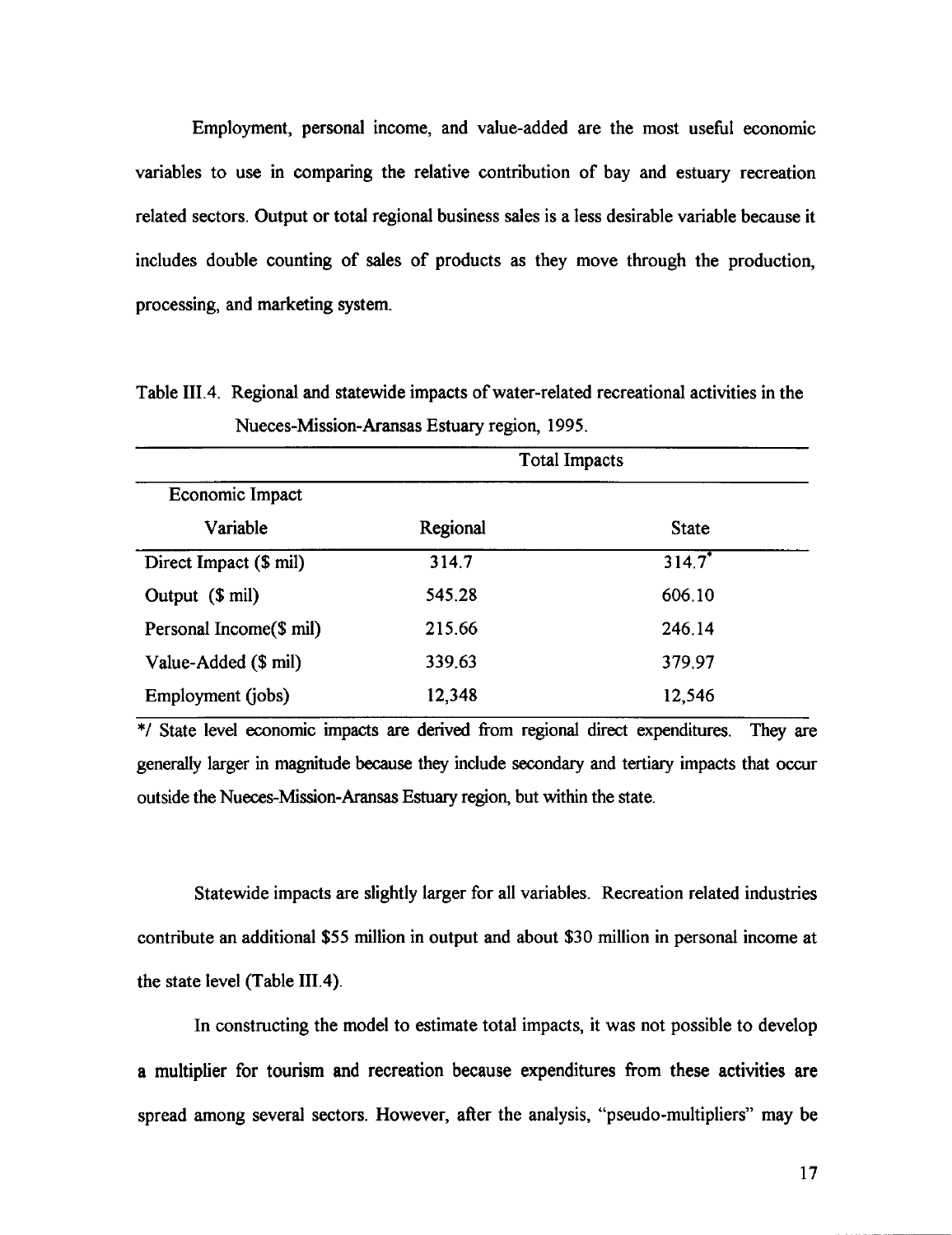constructed. Total impacts presented in Table I1I.4 are based on an estimated \$314.7 million annual expenditure by recreationists in the regional economy (Table I1I.3). Therefore, it may be stated that, on average, each dollar of tourist and recreationist expenditures resulted in about \$l. 73 in total output, \$0.69 of personal income, and \$l. 08 of value-added in the Nueces-Mission-Aransas estuary regional economy. In addition, an employment multiplier of about 39 jobs per million dollars of tourist and recreationist expenditures is indicated by the analysis.

## IV. **Commercial Fishing**

The Nueces-Mission-Aransas estuary includes the Aransas and Corpus Christi bay systems. (Figure I.1). Commercial fishing in the area is composed of two distinct activities: bay fishing (inshore) and gulf fishing (offshore). Bay fishing primarily consists of smaller boats that sell their catch at points of landing in the local area. Gulf fishing uses larger commercial boats that may fish over a wide expanse of the Gulf of Mexico. Gulf boats fishing the waters off the Nueces-Mission-Aransas estuary may sell their catch locally or outside the region. Likewise, gulf boats fishing in areas remote from the Nueces-Mission-Aransas estuary may land fish and shrimp in counties within the estuary.

The Corpus Christi bay systems account for \$8.9 million in value of finfish, shellfish, and shrimp landings (estimated from Robinson, et al. 1996). The majority of this value is from shrimp. Landings both from the Aransas and Corpus Christi bay systems and Gulf fishing, account for about 28 percent of the Texas total for the 1993-1995 period. On the other hand, about \$25.3 million worth of fish and shrimp caught elsewhere lands in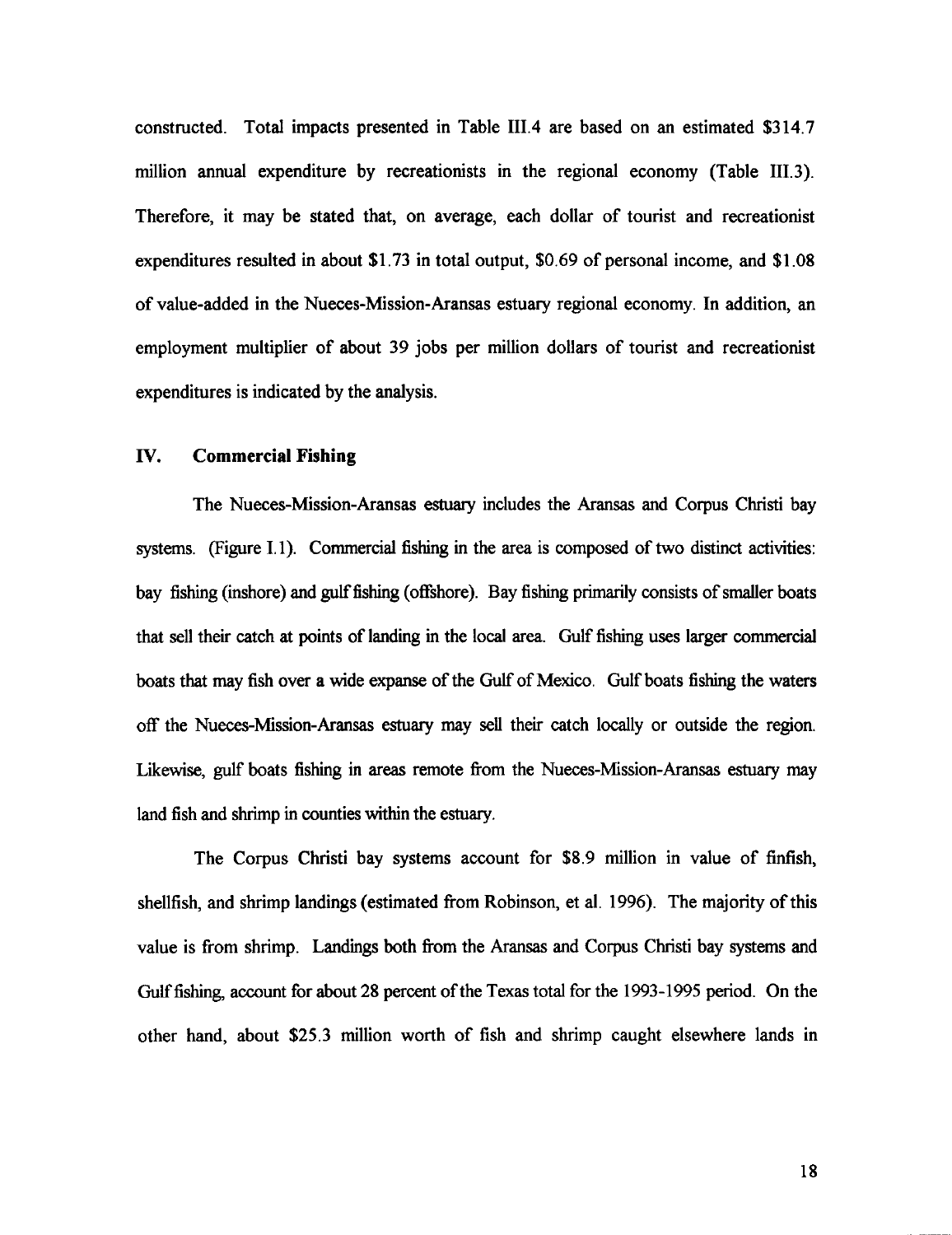Aransas and Nueces counties, which creates economic impacts in the region. The estimation of total value of landings for both cases is discussed below.

#### IV.I. **Estimation** of Direct **Impacts**

Total value of commercial fishing in the area was estimated using data from Robinson, et al. and the National Marine Fisheries Service (NMFS). These data were used to estimate the total value of inshore and offshore finfish and shellfish, and inshore shrimp. Since offshore landings for shrimp are reported only as a total for the state of Texas, a weighted allocation scheme (explained below) was developed to allocate the total to each estuary. This approach represents the production capacity of the estuary system and economic impacts created by this capacity. In other words, it represents the economic impacts generated by fish and shrimp caught in bay and estuary waters, which reflects the potential economic impact of fish and shrimp spawned from estuaries.

However, from a current economic point of view, it is important to account for economic impacts generated in the region from output from commercial fishing activity elsewhere that land in the counties within the estuary. Fish and shrimp unloaded in a particular region will generate economic impacts in that region, through direct sales or processing, regardless of where they are caught. In this study, this alternative was estimated where landings by county were used as an indicator of economic impacts. For commercial shrimp, data from NMFS were used. These data include shrimp landings by bay system, gulf zones, and by county landed.

In estimating direct impacts, three distinct scenarios were considered:

I. bay system only (inshore catch),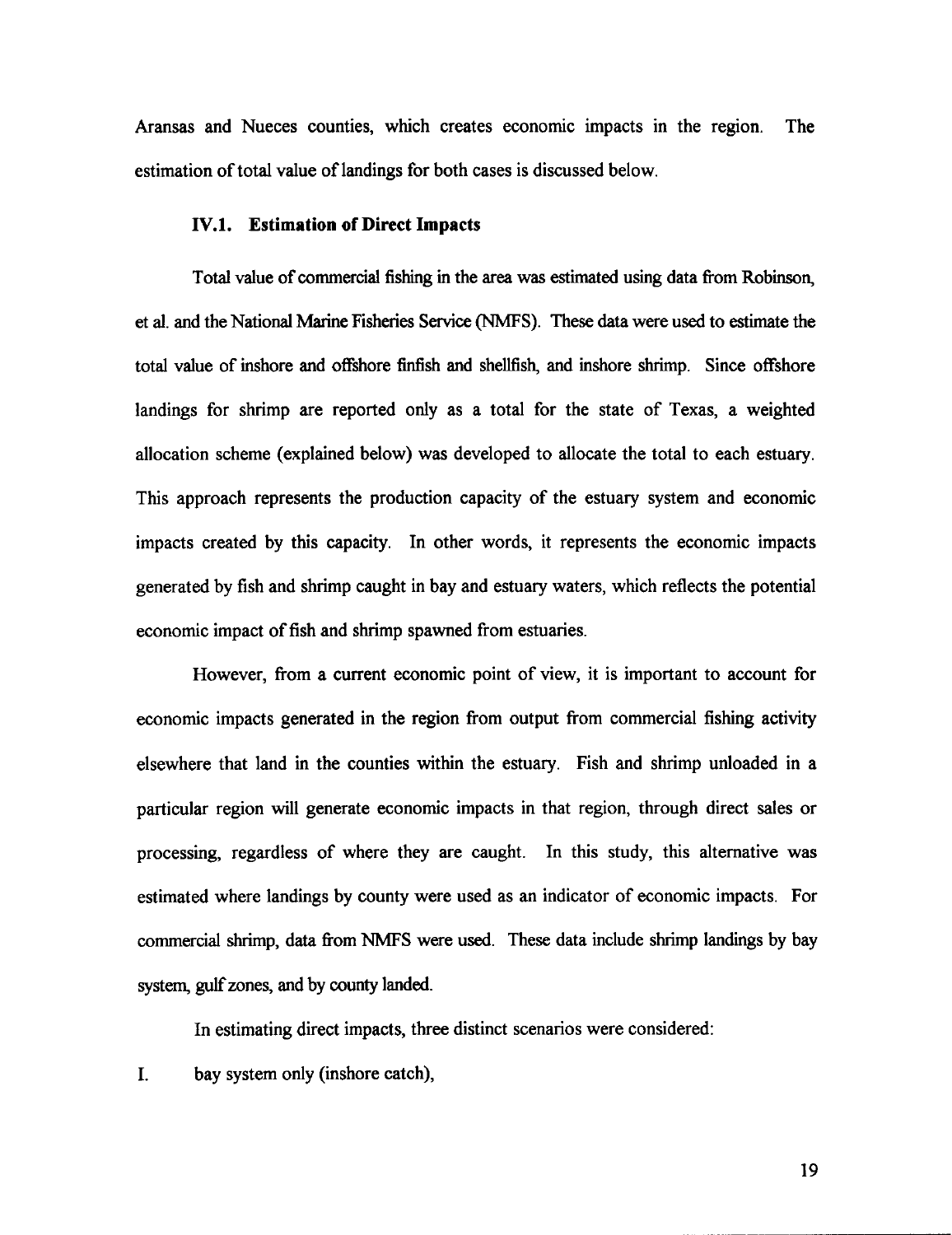- II. bay and gulf catch (inshore+offshore),
- III. total value of gulf and bay catch that land in the counties in the estuary, regardless of where caught.

#### *IV.i.i. Direct impacts of offshore and inshore commercial fishing*

Total value of output from commercial fishing in the region was used as an estimate of direct impacts for this industry. In addition, since landings from one year to the other may differ significantly, an average of landings in 1993, 1994, and 1995 were computed to represent a typical year. Direct impacts for the commercial fishing industry were estimated by total value of finfish, shellfish, and shrimp landed in the Aransas and Corpus Christi bay systems (inshore) and the allocation for gulf fishing based on the percentage weight of the Corpus Christi bay systems of all bay system catch along the Texas Gulf coast. Data from Robinson, et al., 1996, were used in developing weights and estimating direct impacts. This procedure is consistent with that of the 1987 study and assumes that the Texas offshore shrimp catch is landed in the same pattern as the bay catch. As is shown by comparison with the county landings data used in scenario III, this assumption may not be true (TableIV.2).

Total value of output from inshore commercial fishing in the Nueces-Mission-Aransas estuary region was estimated as \$49.3 million for 1995 (Table IY.l). This is total value of output for inshore and offshore commercial fishing in the region. About \$8.9 million of this total was from inshore fishing with an estimated total value of output from offshore fishing of \$40.4 million (Table IV.l). These estimates are used as the direct impacts of commercial fishing within the Nueces-Mission-Aransas Estuary Region for scenarios I and II.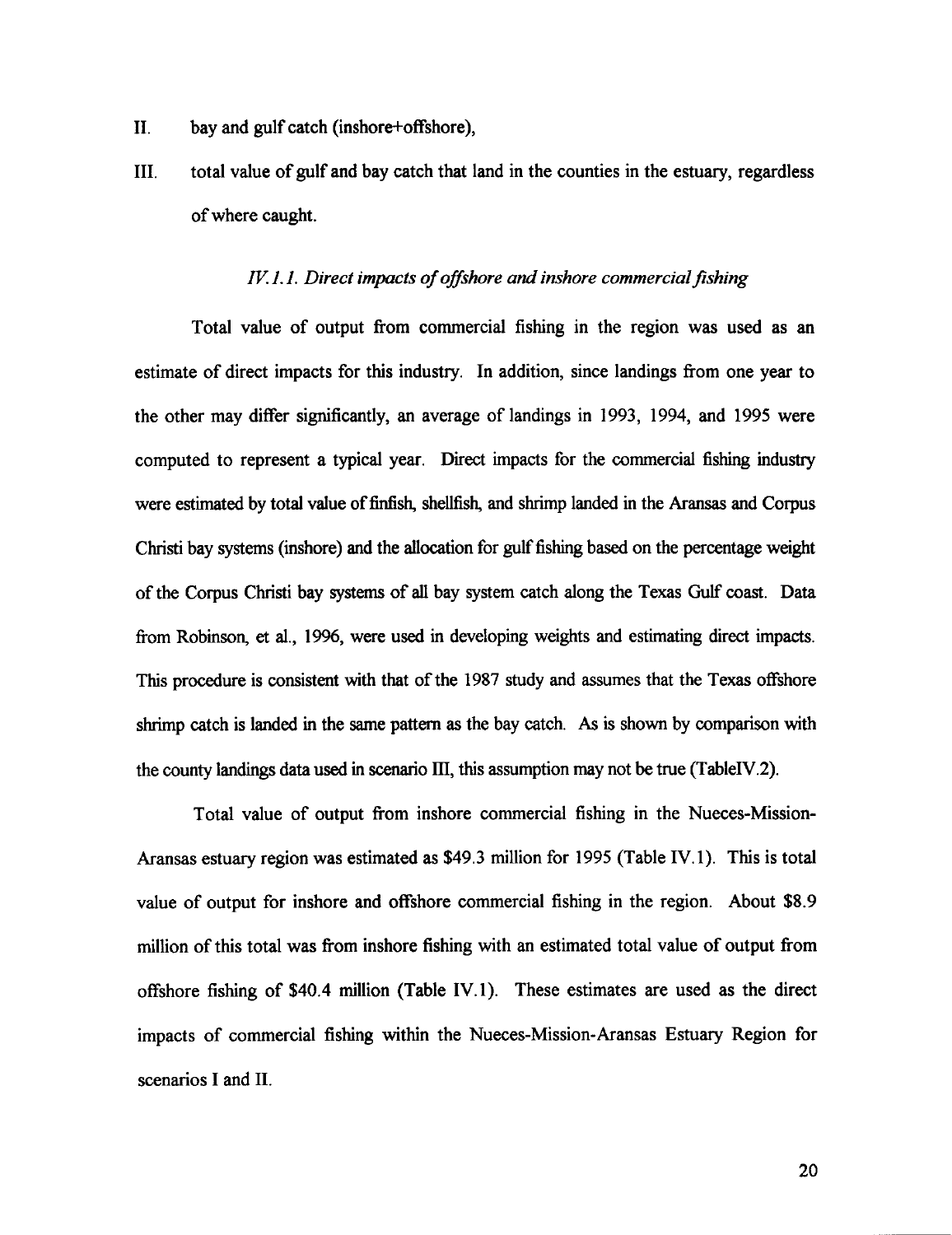|                          | Inshore   | Offshore                   | Total      |
|--------------------------|-----------|----------------------------|------------|
|                          | $(s)$     | $\left( \mathsf{S}\right)$ | $($)$      |
| shellfish<br>Fish<br>and | 1,582,881 | 500,994                    | 2,004,606  |
| (except shrimp)          |           |                            |            |
| Shrimp                   | 7,395,630 | 39,862,191                 | 47,257,801 |
| Total                    | 8,978,511 | 40, 363, 186               | 49,341,697 |
|                          |           |                            |            |

Table IY.l. Value (Direct Impacts) of inshore and offshore landings for finfish, shrimp, and shellfish for the Nueces-Mission-Aransas Estuary region (1993-1995 average) .

Source: Robinson et aI., 1996

Direct impacts of commercial fishing in the Nueces-Mission-Aransas estuary region were estimated as \$56.1 million in the 1987 study (Fesenmaier et aI., 1987), compared to \$49.3 in 1995, representing an decrease of 12 percent in current dollars. In order to compare the value of output from commercial fishing in real terms, direct impacts for 1987 and 1995 were deflated by the respective Producer Price Indices for those years. In real dollars, direct impacts of commercial fishing for the Nueces-Mission-Aransas estuary were \$54.3 and \$39.5 million respectively, showing a decrease of about 27 percent from 1987 to 1995.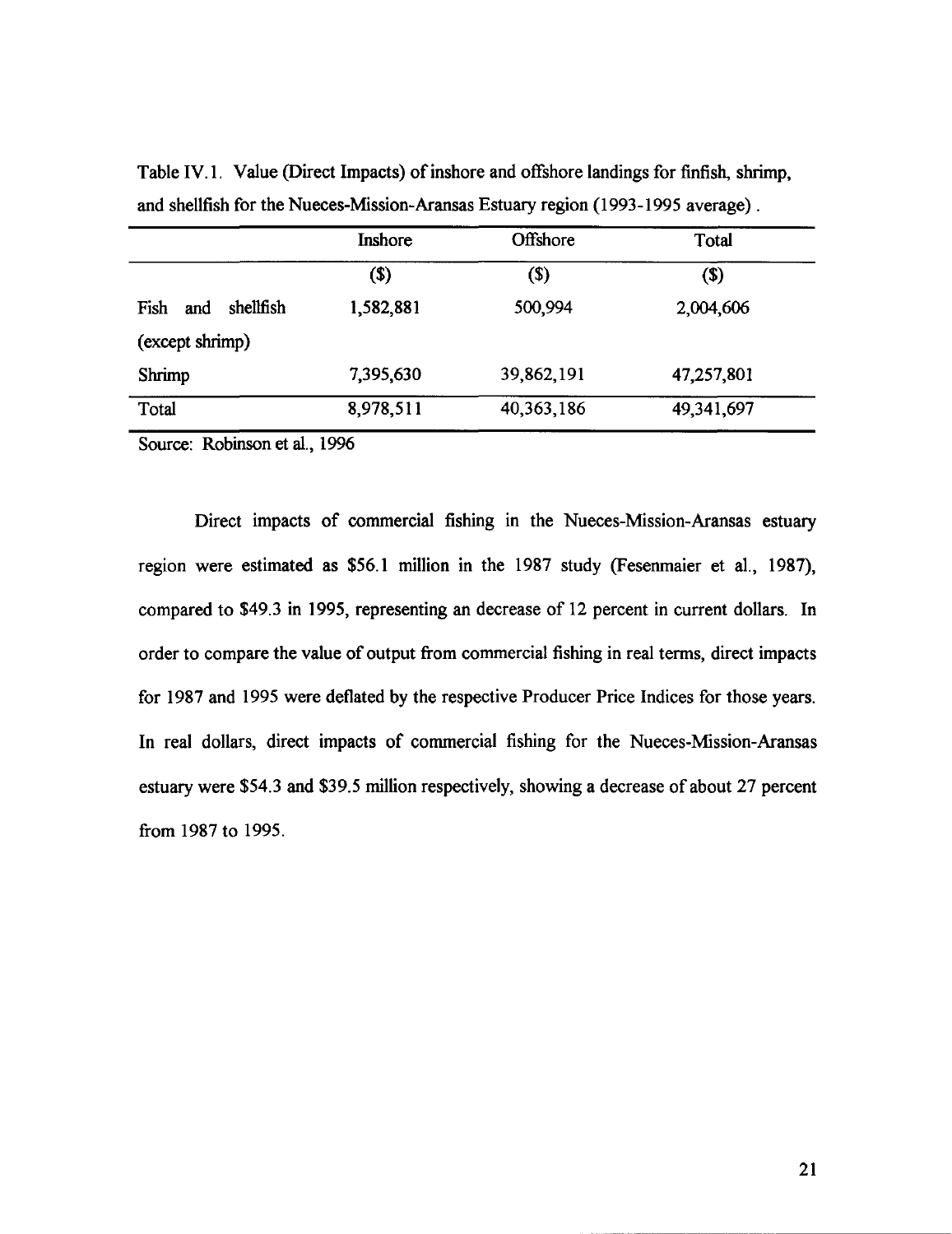# *IV. 1.2. Direct Impacts of Nueces-Mission-Aransas Estuary Landings from Other Gulf Grid Zones* and *Bay Systems*

As an alternative scenario, impacts of commercial fishing in the Nueces-Mission-Aransas estuary region were estimated for total landings in the counties included in the estuary regardless of where the fish were caught. As mentioned earlier, estimated values of shrimp and fish by county landed in the Nueces-Mission-Aransas estuary region may be of more immediate significance in terms of current, direct impact to the regional economy within the time frame of this study. This estimate includes the value of shrimp and fish landed within the region during the time period studied irrespective of the area in the Gulf or bay system in which they were caught. For shrimp, these data were readily available from the NMFS. However, finfish and other shellfish landings are reported as Gulf total only.

To estimate finfish landings by county, percent shares of total shrimp landings by counties in the estuary were estimated and applied to total bay and gulf finfish and shellfish landings for the Gulf of Mexico. That is, it is assumed that finfish and shellfish landing pattern by county are the same as that of shrimp.

Table IV.2 shows estimated finfish and shrimp landed in the Nueces-Mission-Aransas Estuary Region (Aransas and Nueces counties) from any bay system or gulf grid zone in the Gulf of Mexico. Under this scenario, total value of shrimp is about \$27 million with fish and other shellfish valued around \$2 million, resulting in direct impacts of about \$29.4 million (Table IV.2). These fish and shrimp caught in other areas are brought ashore in the Nueces-Mission-Aransas estuary region and are sold and processed there, creating economic impacts in the region.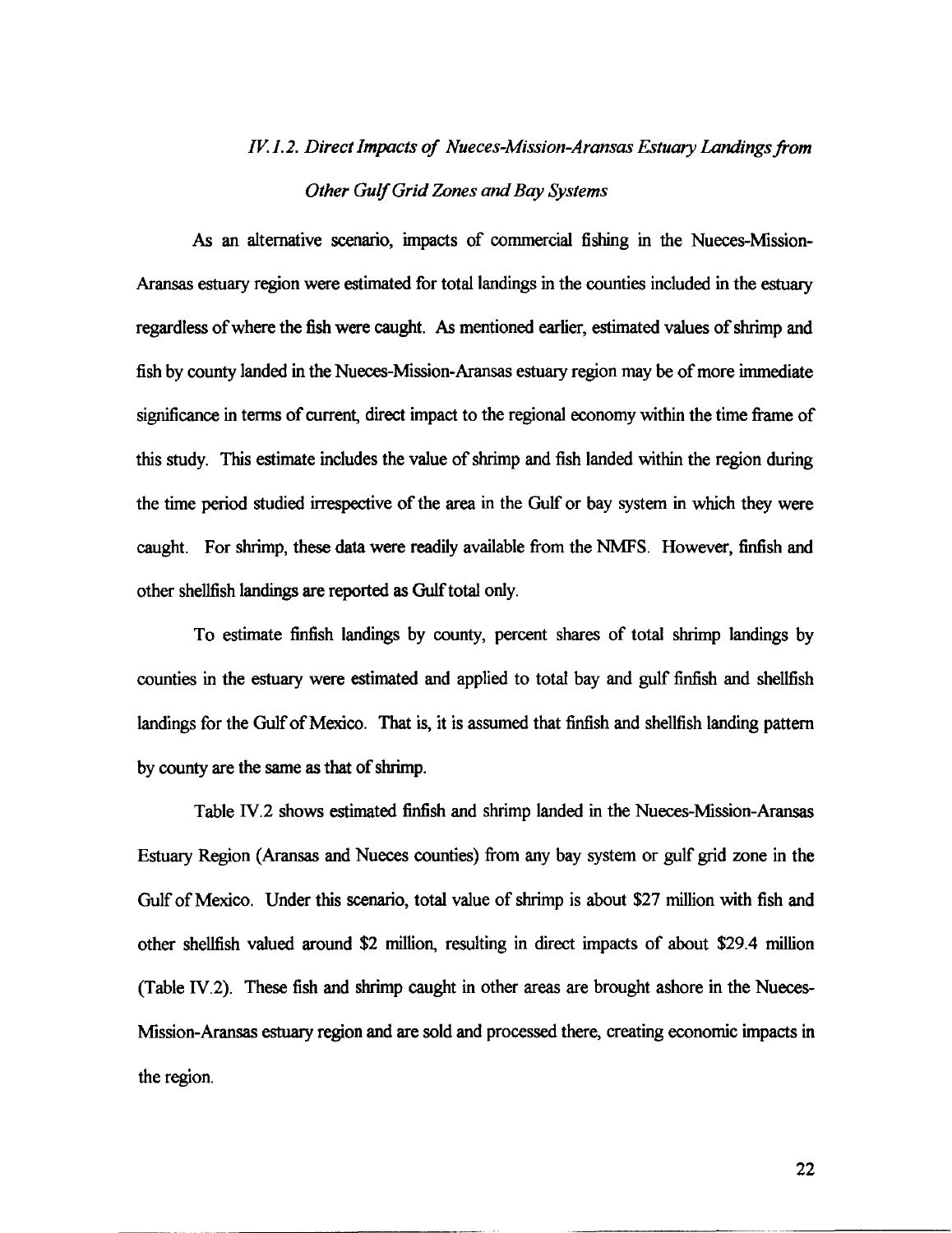|                | <b>Aransas</b> |              | <b>Nueces</b>  |           |            |
|----------------|----------------|--------------|----------------|-----------|------------|
| Year           | Fish+Shellfish | Shrimp       | Fish+Shellfish | Shrimp    | Total      |
| 1993           | 660,914        | 23,226,431   | 58,374         | 2,051,435 | 25,997,154 |
| 1994           | 1,417,769      | 28,802,138   | 127,329        | 2,586,697 | 32,933,933 |
| 1995           | 1,498,176      | 24, 129, 655 | 85,625         | 1,379,081 | 27,092,537 |
| 3-year average | 1,922,286      | 25,386,075   | 90,443         | 2,005,737 | 29,404,541 |

Table IV.2. Value of finfish, shellfish, and shrimp landed in Nueces-Mission-Aransas Estuary Region from all bay systems and Gulfgrid zones (1993-1995 average).

Source: Robinson, et. aI.

The three scenarios considered in the model have the following direct impacts:

- I. Corpus Christi bay system (inshore) catch: \$8.9 million
- II. Inshore + offshore catch: \$49.3 million

III. Landings in Aransas and Nueces counties: \$29.4 million

## IV.2. **Regional And Statewide Impacts of Commercial Fishing**

Regional and statewide total impacts of commercial fishing in the area for all three scenarios are presented in Tables IY.3. and IV.4. Total impacts from inshore fishing are about \$12.91 million in output, accounting for 258 jobs in the region in 1995. Impacts of total commercial fishing under scenario II (inshore+offshore) total to \$71.49 million in output and \$50 million in value-added. Commercial fishing activity by both inshore and offshore fishing generates 1,427 jobs and a personal income of \$20.71 million in the Nueces-Mission-Aransas estuary region (Table IV.3).

 $\frac{1}{2}$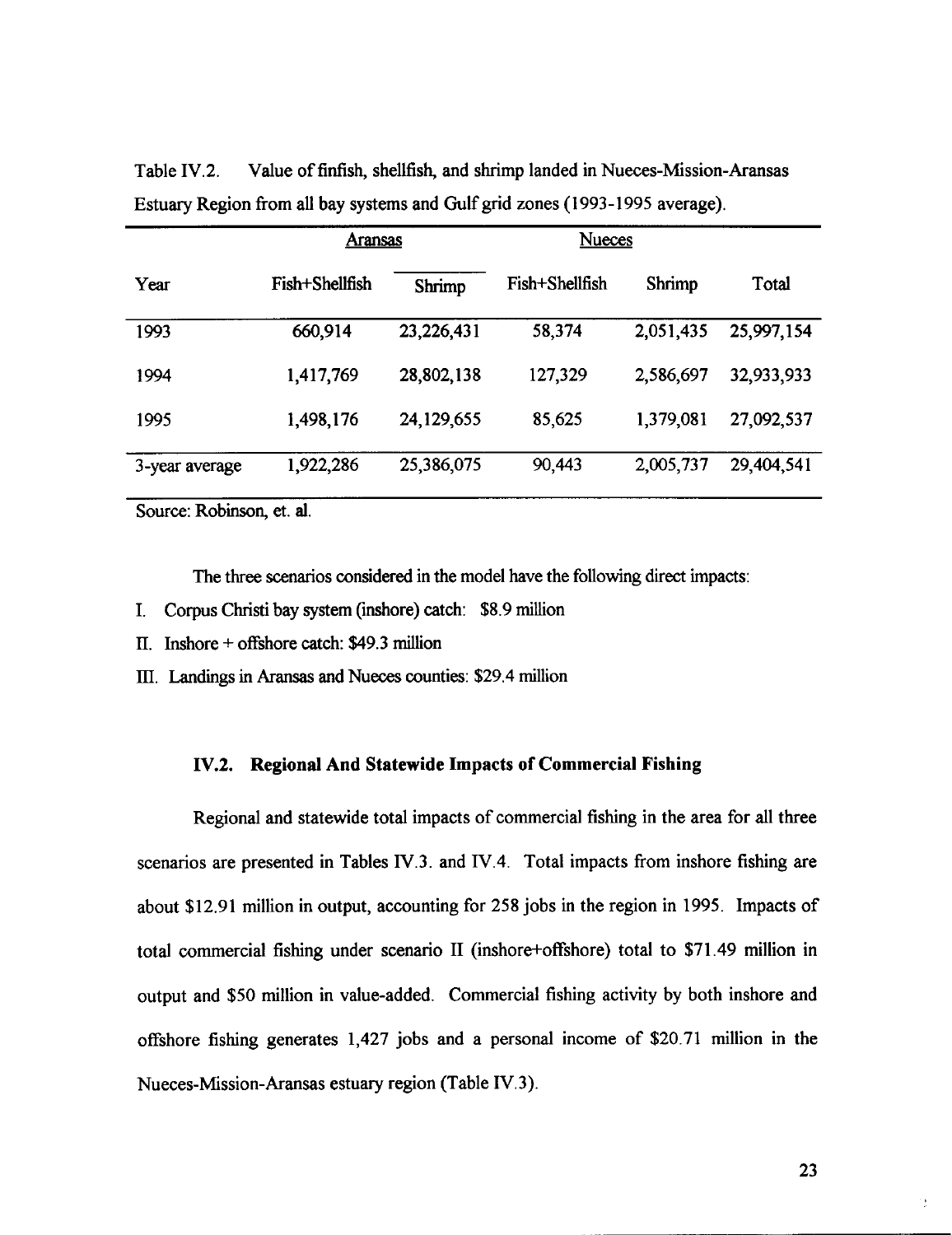|                          | Regional |                      |         | Statewide            |
|--------------------------|----------|----------------------|---------|----------------------|
|                          | Inshore  | Inshore+<br>offshore | Inshore | Inshore+<br>offshore |
| Output (\$ mil)          | 12.91    | 71.49                | 14.09   | 78.03                |
| Personal Income (\$ mil) | 3.74     | 20.71                | 4.35    | 24.12                |
| Value-added (\$ mil)     | 9.08     | 50.29                | 9.72    | 53.82                |
| Employment (jobs)        | 258      | 1,427                | 312     | 1,726                |

Table IV.3. Estimated total impacts of commercial fishing for scenarios I and II in the Nueces-Mission-Aransas Estuary region and Texas, 1995.

At the state level, impacts are estimated to be about \$78 million in total output and 1,726 jobs for scenario II (Table IV.3). In terms of value-added, an additional \$3.6 million is generated in Texas but outside the Nueces-Mission-Aransas estuary.

In scenario III, regional output impacts are \$31.1 million and value-added impacts are about \$22 million. This scenario generates an estimated total of 917 jobs and \$10.14 million in personal income (Table IV.4). At the state level, estimates are \$35.7 million in output, \$24.6 million in value-added and about \$11 million in personal income. (Table IV.4).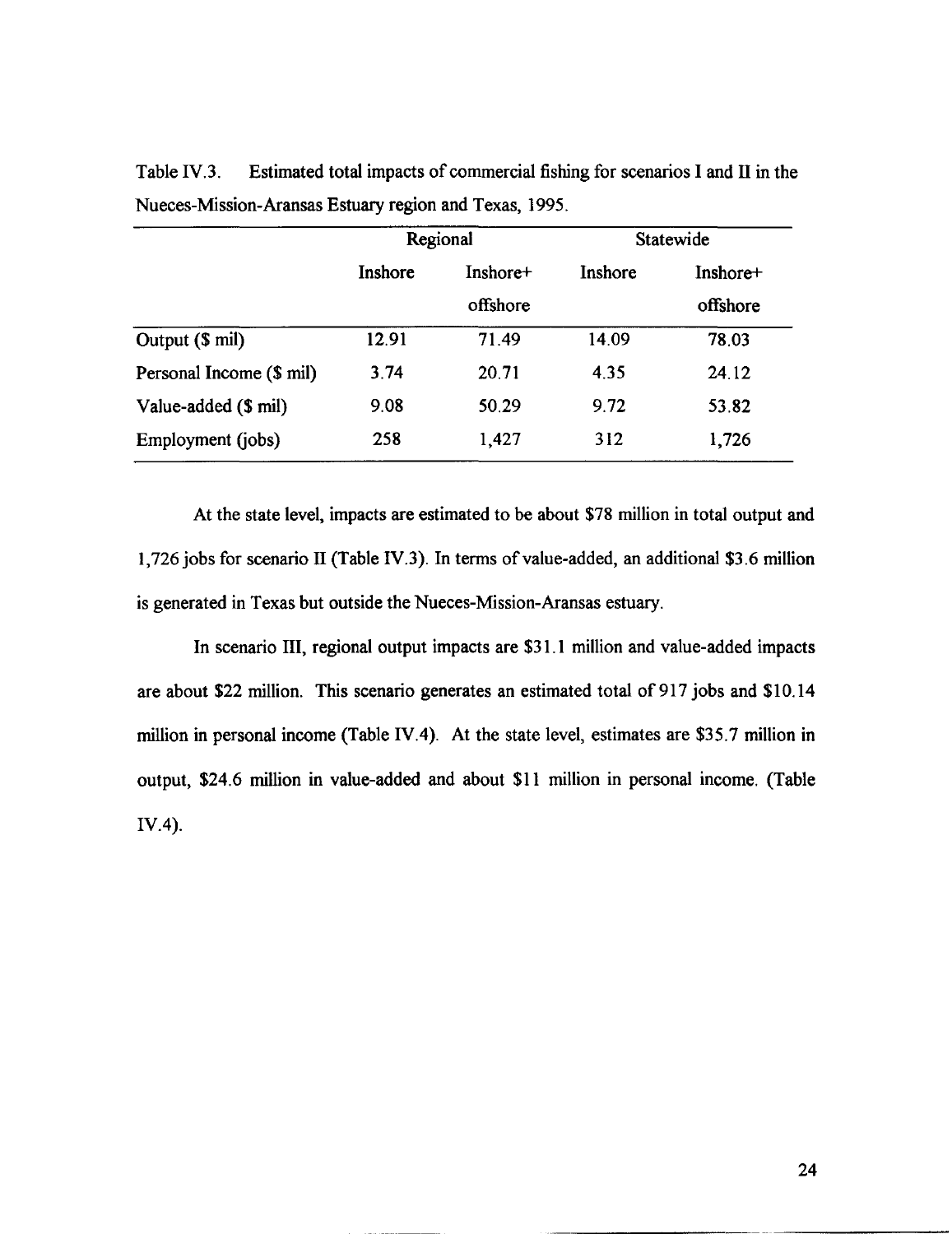Table IV.4. Estimated total impacts of commercial fishing in Nueces-Mission-Aransas Estuary Region from all bay systems and Gulf grid zones (scenario III), regional and statewide impacts ,1995.

|                          | Regional | Statewide |
|--------------------------|----------|-----------|
| Output (\$ mil)          | 42.63    | 46.53     |
| Personal Income (\$ mil) | 12.35    | 14.38     |
| Value-added (\$ mil)     | 29.99    | 32.10     |
| Employment (jobs)        | 851      | 1,029     |

#### V. **Summary and Conclusions**

The present study estimates economic impacts associated with bay and estuary related recreational activity and commercial fishing in the Nueces-Mission-Aransas estuary region. To estimate these economic impacts of the bay and estuarine related activities, an input-output model was developed for the Nueces-Mission-Aransas regional economy and Texas, using IMPLAN. This input-output model was used to estimate multipliers that show the impact of an increase in the sales to final demand of one sector on the value of output of other sectors of the economy (Appendix II). Total regional and state impacts were then estimated in terms of the total value of output, personal income, employment and valueadded.

Travel expenditures in the region were about \$572.56 million in 1995, including business and non-water-related recreational travel (IDOC,1996). Out of this total, \$314.7 million of this was by travelers participating in water-related recreational activities such as recreational fishing, boating, swimming, birdwatching, and others.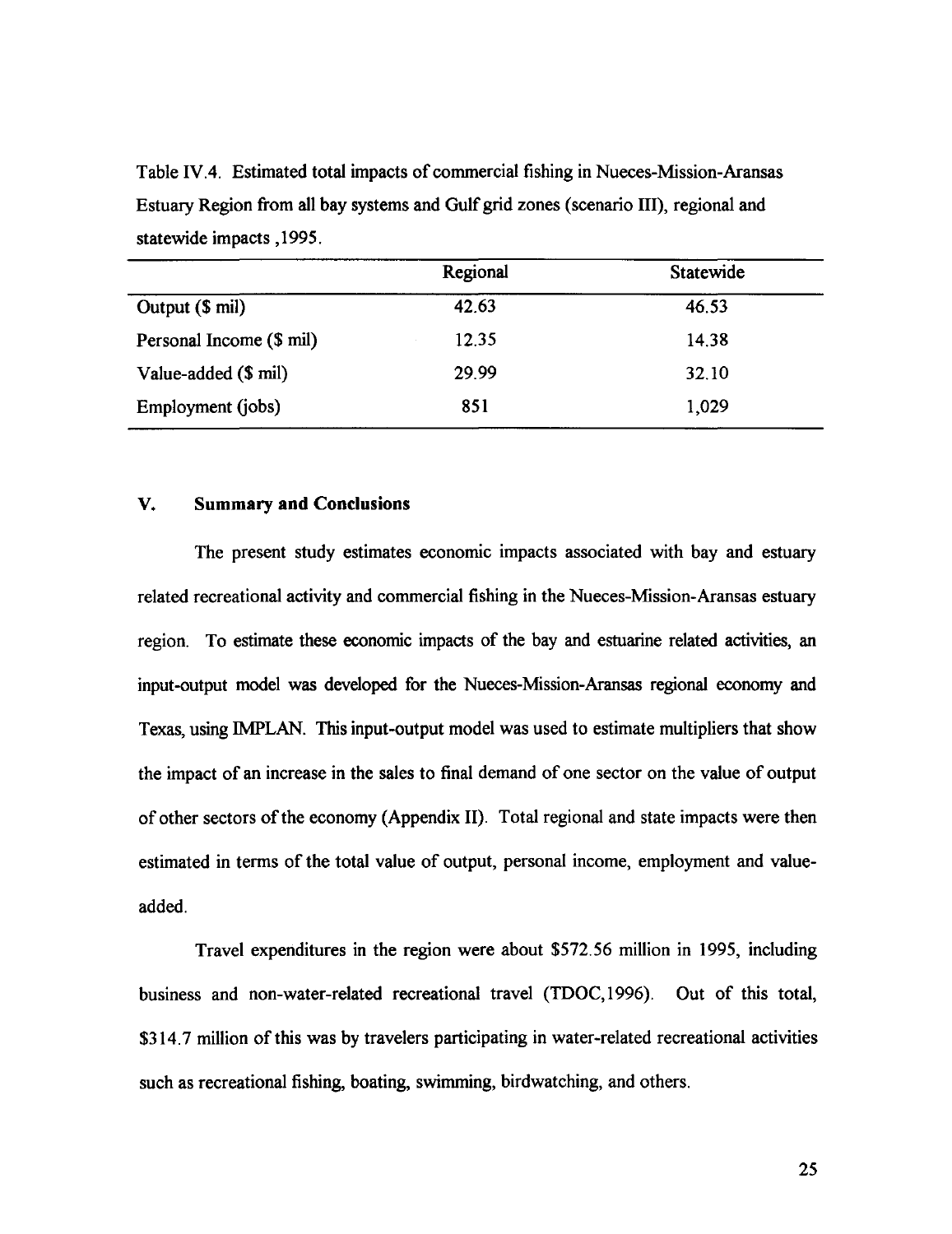Impacts of the commercial fishing industry were estimated for three different scenarios:

- I. II. Inshore catch Inshore+offshore catch
- ill. Total commercial fish landed

The first two cases estimate the impacts of the productive capacity of the estuary region and estimates total value of output by area caught (i.e. within the estuary region). The third scenario includes total value of fish and shrimp actually landed in the estuary region regardless of where caught.

As a first step in developing the input-output model and estimating economic impacts, direct impacts of bay and estuarine related sectors were estimated. Direct impacts (sales to final demand) were estimated for recreational travel related sectors and commercial fishing. A summary of direct impacts by sector is shown in Table V.l. Estimated direct impacts or sales to final demand shown in Table V.I provide the basis for estimating total economic impacts of bay related sectors in the Nueces-Mission-Aransas estuary region.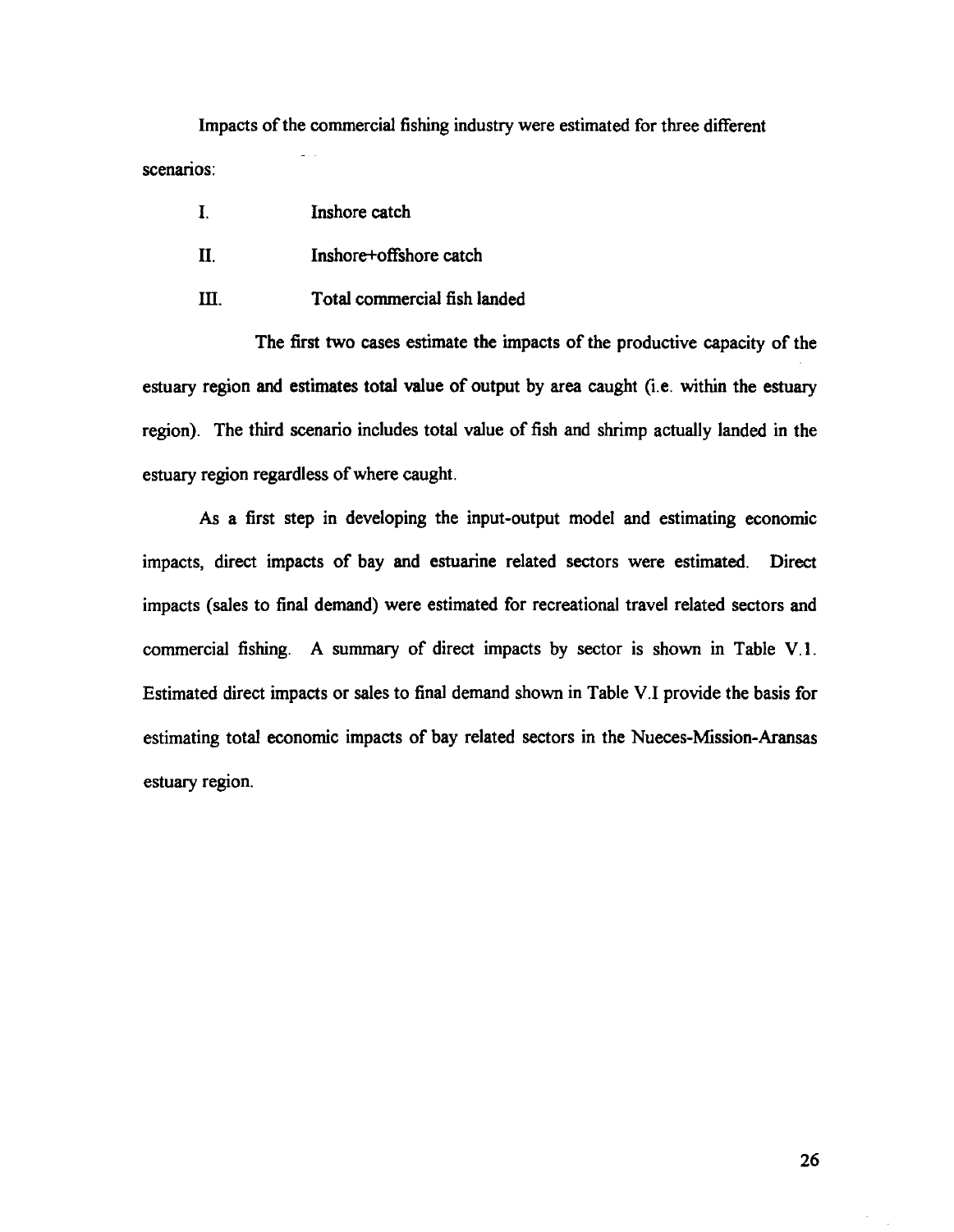| Sector                                    | Direct Impacts<br>(\$millions) |  |
|-------------------------------------------|--------------------------------|--|
| Total recreation                          | 314.7                          |  |
| Commercial Fishing I (inshore only)       | 8.9                            |  |
| Commercial Fishing II (inshore+offshore)  | 49.3                           |  |
| Commercial Fishing III (by county landed) | 29.4                           |  |

Table V.I. Direct impacts for recreational activities and commercial fishing in the Nueces-Mission-Aransas Estuary region (1995).

It is estimated that bay and estuary recreation related sectors sales to final demand stimulated total regional business sales of about \$545.3 million, personal income of \$215.6 million, value-added of about \$340 million, and around 12,348 jobs in the Nueces-Mission-Aransas estuary region (Table V.2). For the case where fishing impacts are estimated by the sum of inshore and offshore landings, output impacts of bay and estuary related sectors were estimated as \$71.49 million, along with a personal income impact of \$20.71 million, and employment impact of 1,427 jobs. For the case where commercial fish landings from all areas in the Gulf are considered, total employment impacts were 851, with a personal income impact of about \$12.3 million, output impact of \$42.6 million and value-added impact of about \$30 million (Table V.2).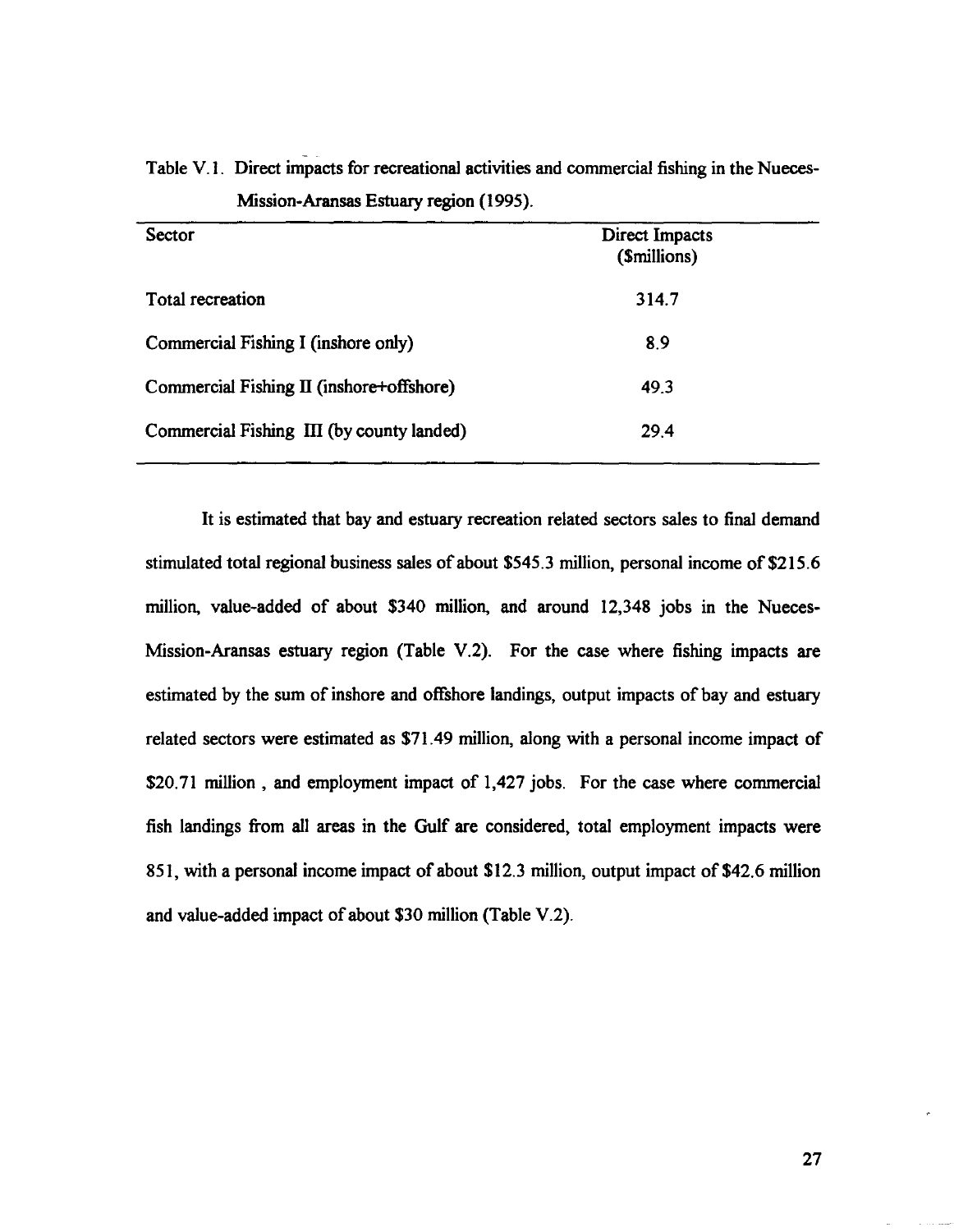| Economic Impact<br>Variable | <b>Recreational Activities</b> |        | Commercial Fishing (I) |       | Commercial Fishing (II)<br>Commercial Fishing (III) |       |          |       |  |
|-----------------------------|--------------------------------|--------|------------------------|-------|-----------------------------------------------------|-------|----------|-------|--|
|                             | Regional                       | Texas  | Regional               | Texas | Regional                                            | Texas | Regional | Texas |  |
| Output (\$mils)             | 545.28                         | 606.10 | 12.91                  | 14.09 | 71.49                                               | 78.03 | 42.63    | 46.53 |  |
| Personal Income(\$mils)     | 215.66                         | 246.14 | 3.74                   | 4.35  | 20.71                                               | 24.12 | 12.35    | 14.38 |  |
| Value-Added(\$mils)         | 339.63                         | 379.97 | 9.08                   | 9.72  | 50.29                                               | 53.82 | 29.99    | 32.10 |  |
| Employment(jobs)            | 12,348                         | 12,546 | 258                    | 312   | 1,427                                               | 1,726 | 851      | 1,029 |  |

Table V.2. Estimated total impacts of recreational activities and commercial fishing on the Nueces-Mission-Aransas Estuary region and Texas, 1995.

 $\mathbf{I}$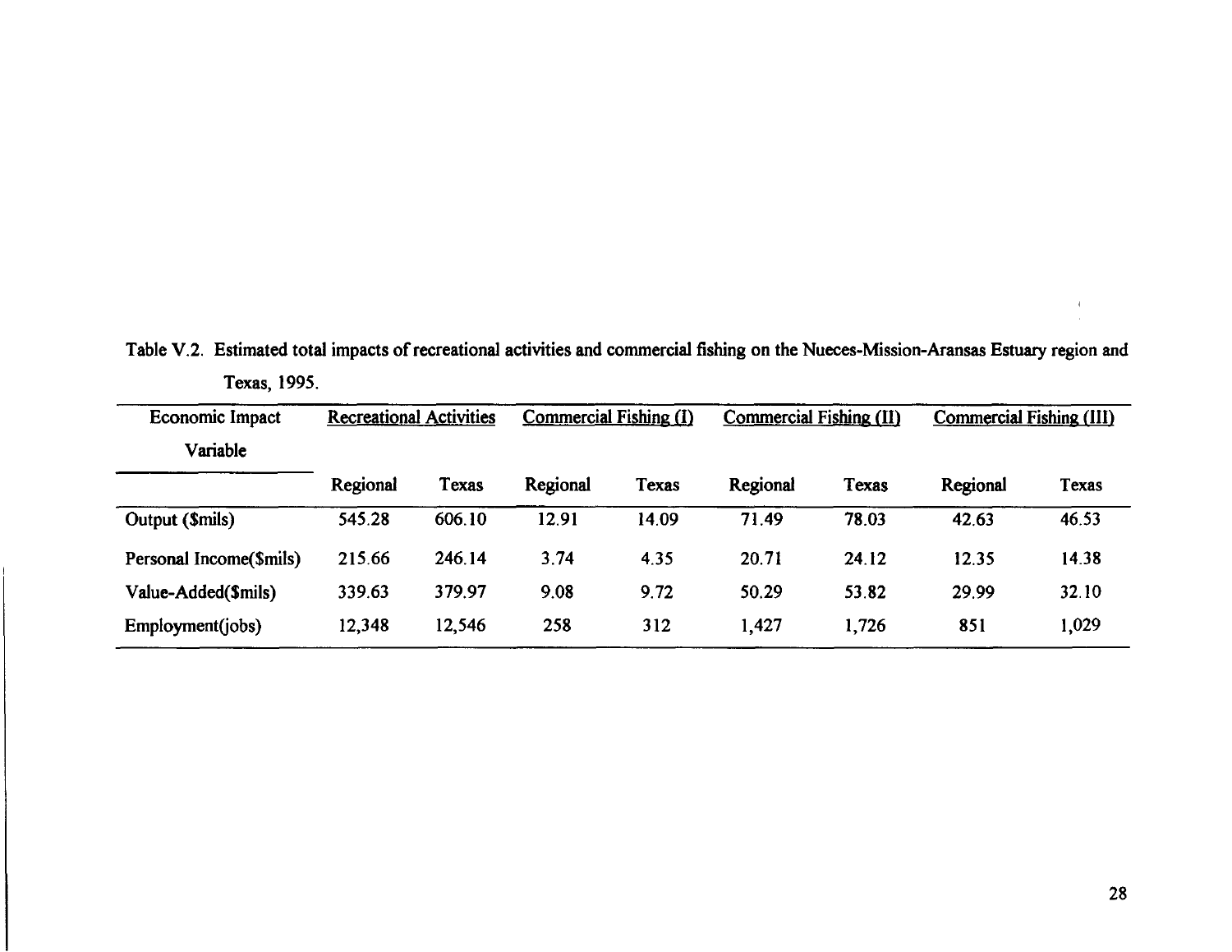From the results of this analysis, on average, each dollar of bay and estuary related tourist and recreationist expenditure resulted in about \$l. 73 in total value of output, \$0.69 of personal income, and \$1.08 of value-added in the regional economy. In addition, an employment multiplier of about 39 jobs per million dollars of tourist and recreationist expenditures is indicated by the analysis.

Statewide impacts represent estimated impacts of the recreational activity related sectors and commercial fishing in the Nueces-Mission-Aransas estuary region on the rest of the state of Texas. Total statewide impacts can be interpreted as the regional impact plus the additional impact created elsewhere in the state by the sectors included in the study. For the Nueces-Mission-Aransas estuary region, the recreation related sectors were estimated to have an output impact of about \$606 million and personal income impact of \$246 million with 12,546 jobs at the state level (including regional impacts). Statewide impacts of commercial fishing activity including both inshore and offshore fishing was \$78million for output, and \$53.82 million for value-added. The third scenario for commercial fishing had an estimated output impact of \$46.5 million, value-added impact of \$14.3 million, personal income impact of \$32.10 million and a total employment impact of 1,029 jobs at the state level (Table V.2).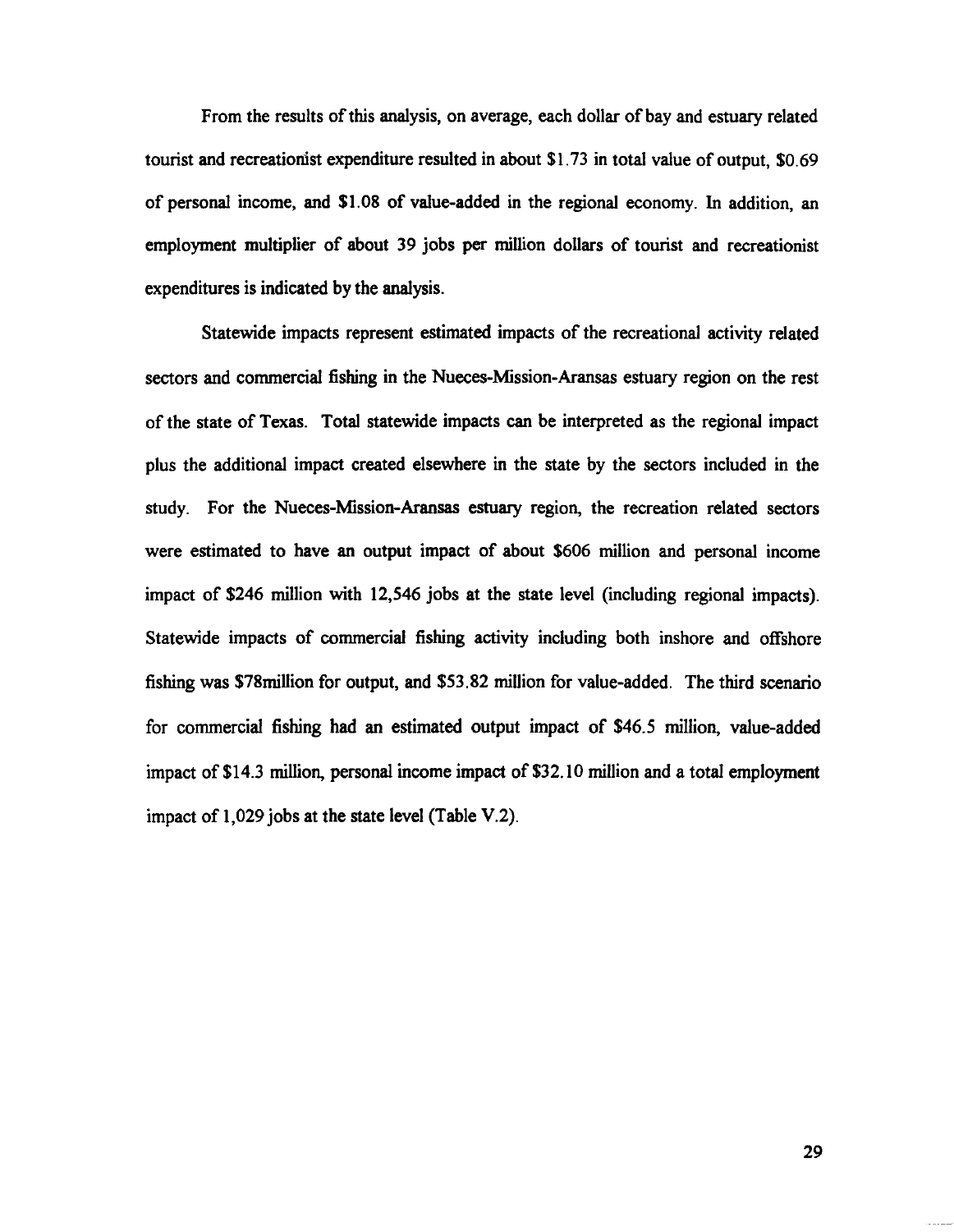#### **References**

 $\omega$  .  $\omega$ 

Fesenmaier, D.,Urn, S., Roehl, W., Mills, A., Ozuna, T., Jones, L., and Guajardo, R. 1987. Executive Summary: *Economic Impact of Recreational Activity* and *Commercial Fishing in the Texas GuIjCoast.* Report to the Texas Water Development Board, Texas Agricultural Experiment Station, College Station, Texas.

Tanyeri-Abur, A., Jones, L. and Jiang, H. 1998a, Sabine-Neches Estuary: *Economic Impact of Recreational Activity* and *Commercial Fishing in the Texas GuIjCoast.* Report to the Texas Water Development Board, Texas Agricultural Experiment Station, College Station, Texas.

-1998b, Trinity-San Jacinto Estuary: *Economic Impact of Recreational Activity* and *Commercial Fishing in the Texas GuIjCoast.* Report to the Texas Water Development Board, Texas Agricultural Experiment Station, College Station, Texas.

-1998c, Guadalupe Estuary: *Economic Impact of Recreational Activity* and *Commercial Fishing in the Texas GuIjCoast.* Report to the Texas Water Development Board, Texas Agricultural Experiment Station, College Station, Texas.

-1998d, Lavaca-Tres-Palacios Estuary: *Economic Impact of Recreational Activity and Commercial Fishing in the Texas GuIjCoast.* Report to the Texas Water Development Board, Texas Agricultural Experiment Station, College Station, Texas.

-1998e, Nueces-Mission Estuary: *Economic Impact of Recreational Activity* and *Commercial Fishing in the Texas GuIjCoast.* Report to the Texas Water Development Board, Texas Agricultural Experiment Station, College Station, Texas.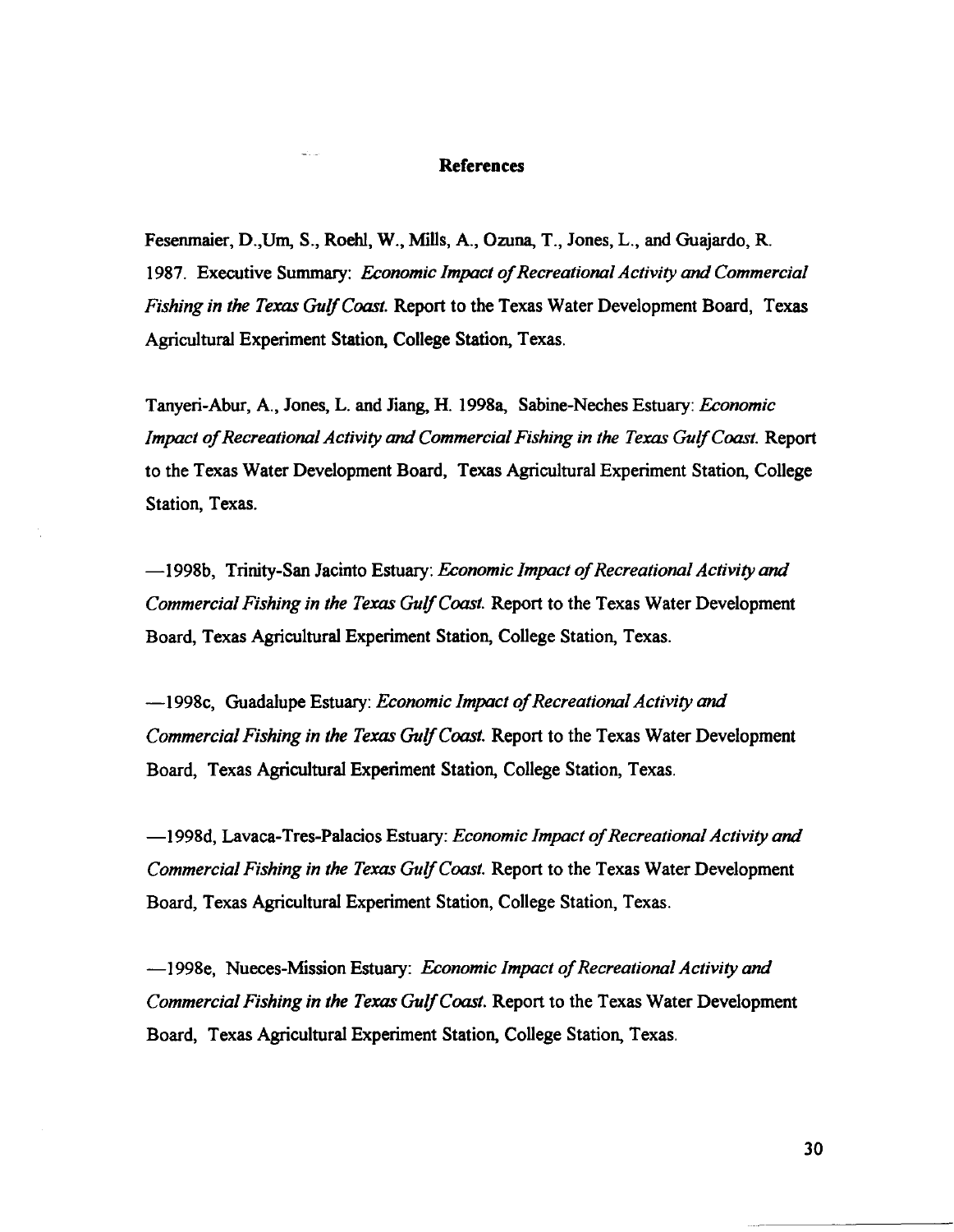-1998f, Laguna Madre Estuary: *Economic Impact of Recreational Activity and Commercial Fishing in the Texas Gulf Coast.* Report to the Texas Water Development Board, Texas Agricultural Experiment Station, College Station, Texas.

Leontieff, W. 1966. *Input-output Economics.* New York: Oxford University Press.

Miller, R. and P. Blair. 1985. *Input-Output Analysis: Foundations and Extensions.*  Prentice Hall, Inc. Englewood Cliffs.

Olsen, D., S. Lindsall S., and M.Wilbur, A. Micro IMPLANQ, User Guide, Minnesota, 1993.

Robinson, L., P. Campbell, and L. Butler. 1996. Trends in Commercial Fishery Landings, 1972-1995. Management Data Series, No. 127, Texas Parks and Wildlife Department Coastal Fisheries Division, Austin, Texas. Olsen, D., Lindsall

Texas Department of Commerce, Tourism Division, 1996. Travel Spending in Texas Counties, Texas Department of Commerce, Austin, Texas.

Texas Department of Commerce, Tourism Division, 1996b. Texas Destinations 1994- 1995, South Texas Region, Texas Department of Commerce, Austin, Texas.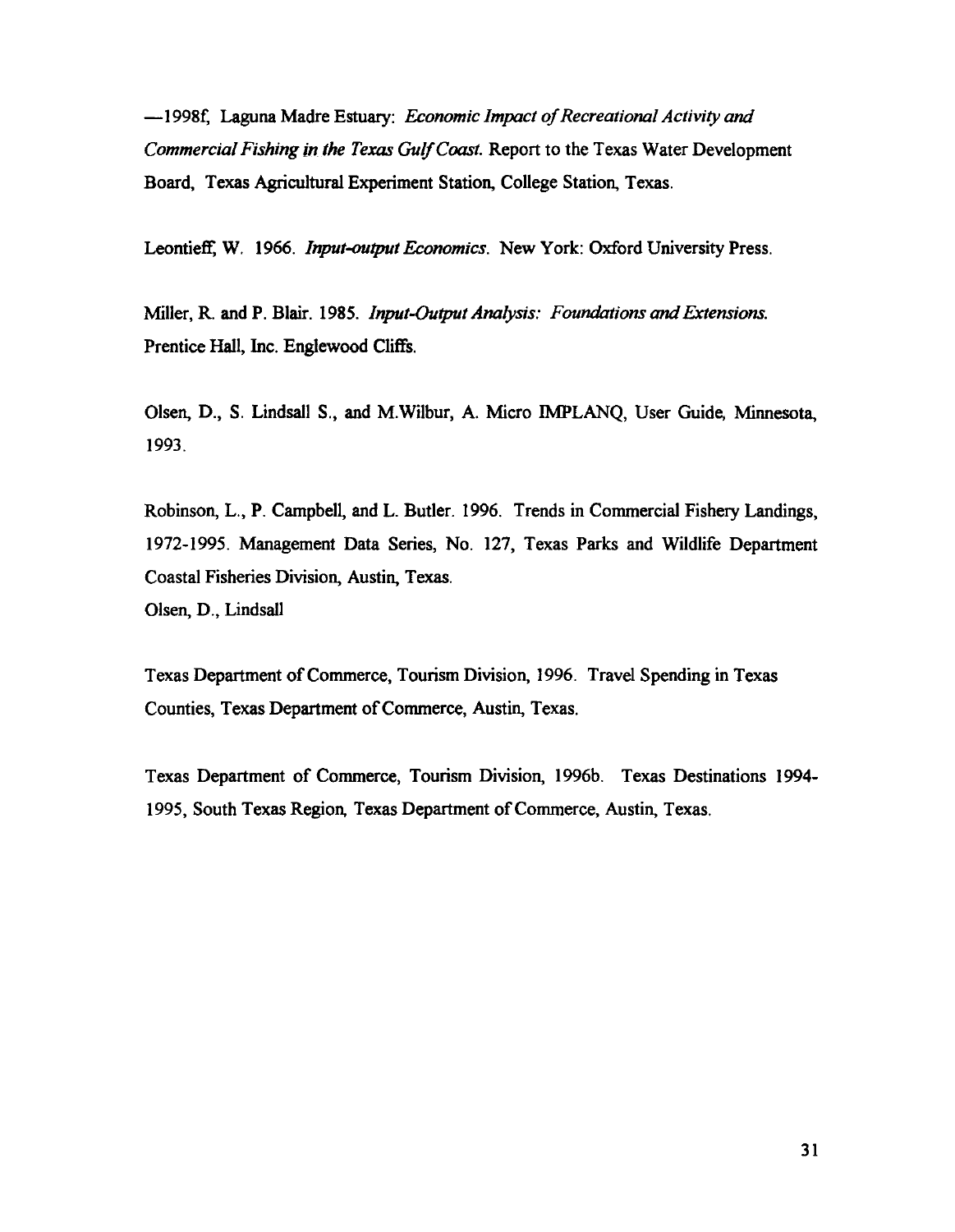## **Appendix L Methodology for Estimation of Projected Travel Expenditures**

$$
X = b \, m^t \tag{1}
$$

Where:

 $X =$  total travel expenditures  $b = constant$  $m =$  growth rate  $t = years$ 

L.

The estimated equation is:

$$
\hat{X} = 169 (1.036)^t
$$
 (2)

Given

$$
\hat{X}_{1995} = \hat{b} \; \hat{m}^9 \tag{3}
$$

$$
\hat{X}_{1987} = \hat{b} \hat{m}^1 \tag{4}
$$

Where  $\hat{X}_{1987}$  is the 1987 Fesenmaier estimate.

Solving for  $\hat{X}_{1995}$ , from (3) and (4)

 $\hat{X}_{1995} = m^8 (\hat{X}_{1987})$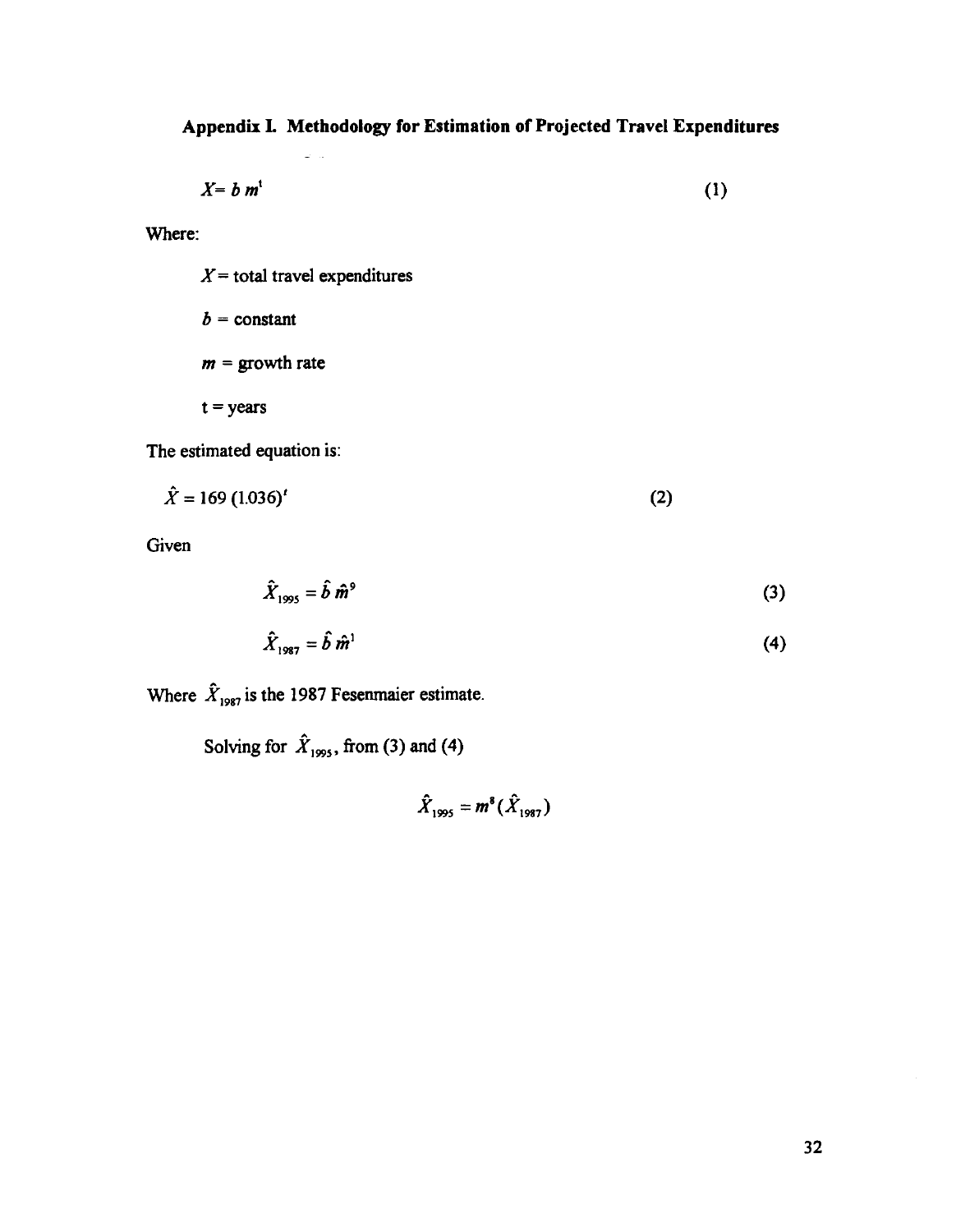## Appendix II. Multipliers for the Nueces and Mission-Aransas Estuary Region

| Events | ) Sector                                | Direct Effects | Indirect Effects | Induced Effects | Total |
|--------|-----------------------------------------|----------------|------------------|-----------------|-------|
|        | l Commercial Fishing                    |                | 0.18             | 0.27            | 1.45  |
|        | 2 Food and Eating & Drinking            |                | 0.31             | 0.42            | 1.74  |
|        | 3 Automotive Dealers & Service Stations |                | 0.26             | 0.47            | 1.73' |
|        | 4 Miscellaneous Retail                  |                | 0.20             | 0.48            | 1.681 |
|        | 5 Hotels and Lodging Places             |                | 0.35             | 0.42            | 1.77  |
|        | 6 Amusement and Recreation Services     |                | 0.41             | 0.381           | (79ء  |

TableII.1 Output Multipliers for the Nueces and Mission-Aransas Estuary Region

## Tablell.2 Employment Multipliers for the Nueces and Mission-Aransas Estuary Region

| Events | <b>Sector</b>                           | Direct Effects | Indirect Effects | Induced Effects | Total |
|--------|-----------------------------------------|----------------|------------------|-----------------|-------|
|        | 1 Commercial Fishing                    | 22.87          | '82.،            | 4.27'           | 28.95 |
|        | 2 Food and Eating & Drinking            | 29.90          | 3.72             | 6.67            | 40.29 |
|        | 3 Automotive Dealers & Service Stations | 18.51          | 3.16             | 7.45            | 29.13 |
|        | 4 Miscellaneous Retail                  | 43.68          | 2.47             | 7.57.           | 53.72 |
|        | 5 Hotels and Lodging Places             | 22.88          | 5.70             | 6.57            | 35.16 |
|        | 6 Amusement and Recreation Services     | 22.26          | 6.32             | 6.01            | 34.59 |

## TableII.3 Personal Income Multipliers for the Nueces and Mission-Aransas Estuary Region

| Events | l Sector                                | Direct Effects | Indirect Effects | Induced Effects | <b>Total</b> |
|--------|-----------------------------------------|----------------|------------------|-----------------|--------------|
|        | Commercial Fishing                      | 0.28           | 0.05             | 0.09            | 0.42         |
|        | 2] Food and Eating & Drinking           | 0.42           | 0.09             | 0.14            | 0.65         |
|        | 3 Automotive Dealers & Service Stations | 0.48           | 0.09             | 0.16            | 0.73         |
|        | 4 Miscellaneous Retail                  | 0.51           | 0.07             | 0.161           | 0.74         |
|        | 5 Hotels and Lodging Places             | 0.37           | 0.13             | 0.14            | 0.64         |
|        | 6 Amusement and Recreation Services     | 0.33           | 0.13             | 0.13            | 0.59         |

## TableII.4 Total Value Added Multipliers for the Nueces and Mission-Aransas Estuary Region

| Events | l Sector                                | Direct Effects | Indirect Effects  | Induced Effects | Total             |
|--------|-----------------------------------------|----------------|-------------------|-----------------|-------------------|
|        | Commercial Fishing                      | $0.7^{\circ}$  | 0.08              | 0.16            | 1.02i             |
|        | 2 Food and Eating & Drinking            | 0.57           | 0.16              | 0.25            | 0.99              |
|        | 3 Automotive Dealers & Service Stations | 0.73           | 0.15              | 0.28            | 1.16              |
|        | 4 Miscellaneous Retail                  | 0.79           | 0.12              | 0.28            | 1.19              |
|        | 5 Hotels and Lodging Places             | 0.59           | 0.19 <sup>5</sup> | 0.251           | $\overline{1.03}$ |
|        | 6) Amusement and Recreation Services    | 0.44           | 0.21              | 0.23            | 0.88              |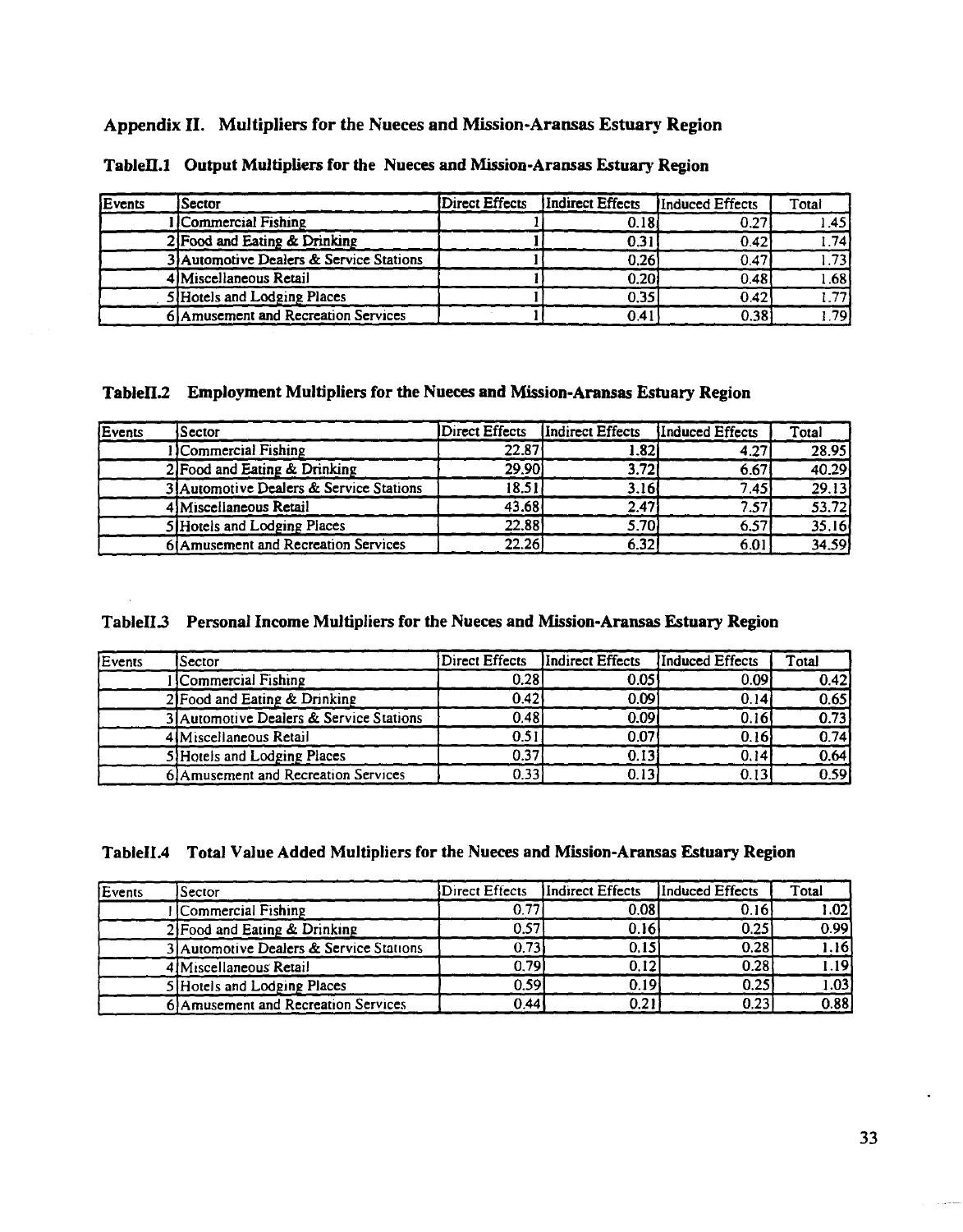## Tablell.s Output Multipliers for Texas State

| Event | <b>Sector</b>                           | Direct | Indirect | linduced | Total  |
|-------|-----------------------------------------|--------|----------|----------|--------|
|       |                                         |        |          |          |        |
|       | Commercial Fishing                      |        | 0.2097   | 0.3731   | 1.5828 |
|       | 2 Food and Eating & Drinking            |        | 0.3782   | 0.5604   | 1.9386 |
|       | 3 Automotive Dealers & Service Stations |        | 0.2792   | 0.6166   | 1.8958 |
|       | 4 Miscellaneous Retail                  |        | 0.2183   | 0.6169   | 1.8352 |
|       | 5 Hotels and Lodging Places             |        | 0.3964   | 0.5687   | 1.9651 |
|       | 6 Amusement and Recreation Services     |        | 0.5251   | 0.6169   | 2.1421 |

## Tablell.6 Employment Multipliers for Texas State

| Event | Sector                                  | Direct | lIndirect | Induced | Total |
|-------|-----------------------------------------|--------|-----------|---------|-------|
|       |                                         |        |           |         |       |
|       | Commercial Fishing                      | 28     |           |         |       |
|       | $2$ Food and Eating & Drinking          | 29     |           |         |       |
|       | 3 Automotive Dealers & Service Stations |        |           |         | 28    |
|       | 4 Miscellaneous Retail                  |        |           |         |       |
|       | 5 Hotels and Lodging Places             | 20     |           |         |       |
|       | 6 Amusement and Recreation Services     | 20     |           |         |       |

## Tablell.7 Income Multipliers for Texas State Estuary

| $E$ vent | Sector                                  | Direct | Indirect | Induced | Total               |
|----------|-----------------------------------------|--------|----------|---------|---------------------|
|          |                                         |        |          |         |                     |
|          | Commercial Fishing                      | 0.3026 | 0.0564   | 0.1302  | 0.4892              |
|          | 2 Food and Eating & Drinking            | 0.4209 | 0.1183   | 0.1956  | $\overline{0.7348}$ |
|          | 3 Automotive Dealers & Service Stations | 0.4939 | 0.0993   | 0.2152  | 0.8084              |
|          | 4 Miscellaneous Retail                  | 0.5165 | 0.077    | 0.2153  | 0.8089              |
|          | 5 Hotels and Lodging Places             | 0.3923 | 0.1548   | 0.1985  | 0.7456              |
|          | 6 Amusement and Recreation Services     | 0.4049 | 0.1887   | 0.2153  | 0.8089              |

## TableII.8 Total Value Added Multipliers for Texas State

| $E$ vent | <b>Sector</b>                           | Direct | <b>Indirect</b> | lInduced | Total  |
|----------|-----------------------------------------|--------|-----------------|----------|--------|
|          |                                         |        |                 |          |        |
|          | Commercial Fishing                      | 0.7746 | 0.0966          | 0.2205   | 1.0917 |
|          | 2 Food and Eating & Drinking            | 0.5809 | 0.2002          | 0.3312   | 1.1123 |
|          | 3 Automotive Dealers & Service Stations | 0.7335 | 0.168           | 0.3644   | 1,266  |
|          | 4 Miscellaneous Retail                  | 0.7906 | 0.1309          | 0.3646   | 1.2861 |
|          | 5 Hotels and Lodging Places             | 0.6104 | 0.2262          | 0.3361   | 1.1727 |
|          | 6 Amusement and Recreation Services     | 0.4774 | 0.2859          | 0.3646   | 1.128  |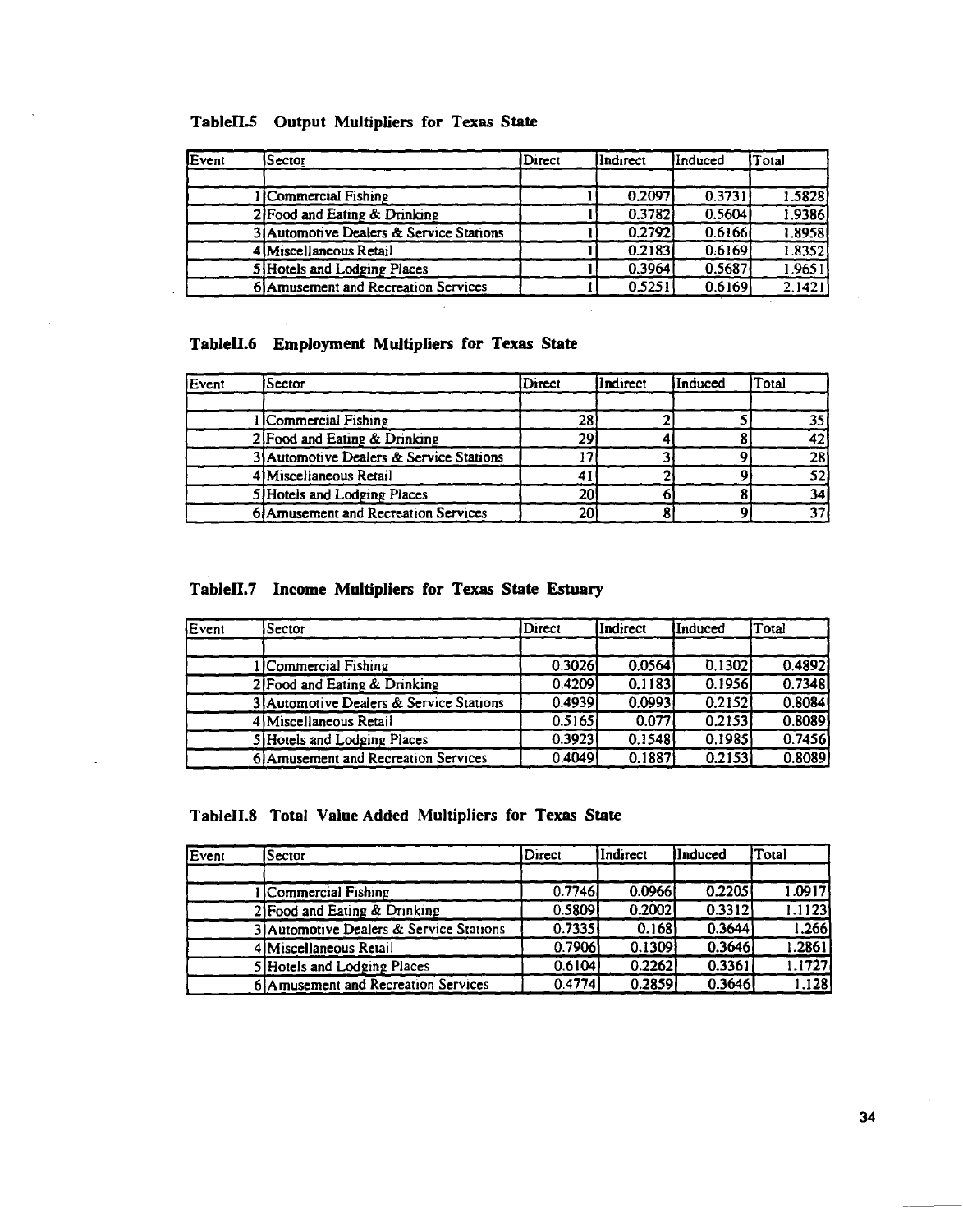## Appendix III. Estimated Regional & Statewide Impacts for the Nueces and Mission-Aransas Estuary

TableIII.1 Regional Output Impact of Travel and Commercial Fishing for the Nueces and Mission-Aransas

#### Estuary (MillionS)

| Sector                                          | Direct Effects | <b>Indirect Effects</b> | <b>Induced Effects</b> | Total               |
|-------------------------------------------------|----------------|-------------------------|------------------------|---------------------|
| Food and Eating & Drinking                      | 68.51          | 21.24                   | 28.77                  | 119.21              |
| Automotive Dealers & Service Stations           | 82.67          | 21.49                   | 38.85                  | 143.02              |
| Miscellaneous Retail                            | 78.10          | 15.621                  | 37.49                  | $\overline{131.21}$ |
| Hotels and Lodging Places                       | 52.07          | 18.22                   | 21.87                  | 92.16               |
| Amusement and Recreation Services               | 33.34          | 13.67                   | 12.67                  | 59.68               |
| Commercial Fishing (Inshore+Offshore)           | 49.30          | 8.87                    | 13.31                  | 71.49               |
| Commercial Fishing (Inshore)                    | 8.90           | 1.601                   | 2.40                   | 12.91               |
| Commercial Fishing (Inshore+Offshore by County) | 29.40          | 5.29                    | 7.94                   | 42.63               |

#### Tablem.2 Regional Employment Impact of Travel and Commercial Fishing for the Nueces and Mission-Aransas

| <b>Estuary (Jobs)</b>                           |                       |                         |                        |       |
|-------------------------------------------------|-----------------------|-------------------------|------------------------|-------|
| Sector                                          | <b>Direct Effects</b> | <b>Indirect Effects</b> | <b>Induced Effects</b> | Total |
| Food and Eating & Drinking                      | 2048                  | 255                     | 457                    | 2760  |
| Automotive Dealers & Service Stations           | 1530                  | 261                     | 616                    | 2408  |
| Miscellaneous Retail                            | 3411                  | 193                     | 591                    | 4196  |
| Hotels and Lodging Places                       | 1191                  | 297                     | 342                    | 1831  |
| Amusement and Recreation Services               | 7421                  | 21.                     | 200                    | 1153  |
| Commercial Fishing (Inshore+Offshore)           | 1127                  | 90                      | 211                    | 1427  |
| [Commercial Fishing (Inshore)                   | 204                   |                         | 38                     | 258   |
| Commercial Fishing (Inshore+Offshore by County) | 672                   | 54                      | 126                    | 851   |

#### TableIII.3 Regional Personal Income Impact of Travel and Commercial Fishing for the Nueces and Mission-Aransas Estuary (MillionS)

| Sector                                          | <b>Direct Effects</b> | <b>Indirect Effects</b> | <b>Induced Effects</b> | Total              |
|-------------------------------------------------|-----------------------|-------------------------|------------------------|--------------------|
| Food and Eating & Drinking                      | 28.77                 | 6.17                    | 9.59                   | 44.53              |
| Automotive Dealers & Service Stations           | 39.68                 | 7.44                    | 13.23'                 | 60.35              |
| Miscellaneous Retail                            | 39.83                 | 5.47                    | 12.50                  | 57.79              |
| Hotels and Lodging Places                       | 19.27                 | 6.77                    | 7.29                   | 33.32              |
| Amusement and Recreation Services               | $\vert 1.00 \vert$    | 4.33                    | 4.33                   | 19.67              |
| Commercial Fishing (Inshore+Offshore)           | 13.80                 | 2.47                    | 4.44                   | $\overline{20.71}$ |
| (Commercial Fishing (Inshore)                   | 2.49                  | 0.45                    | 0.80                   | 3.74               |
| Commercial Fishing (Inshore+Offshore by County) | 8.23                  | 47.ء                    | 2.65                   | 12.35              |
|                                                 |                       |                         |                        |                    |

## Table III.4 Regional Value Added Impact of Travel and Commercial Fishing for the Nueces and Mission-Aransas Estuary (Million\$)

| Sector                                          | <b>Direct Effects</b> | <b>Indirect Effects</b> | <b>Induced Effects</b> | Total |
|-------------------------------------------------|-----------------------|-------------------------|------------------------|-------|
| Food and Eating & Drinking                      | 39.05                 | 10.96                   | 17.13                  | 67.82 |
| Automotive Dealers & Service Stations           | 60.35                 | 12.40l                  | 23.15                  | 95.90 |
| Miscellaneous Retail                            | 61.70                 | 9.37                    | 21.87                  | 92.94 |
| Hotels and Lodging Places                       | 30.72                 | 9.89                    | 13.02                  | 53.63 |
| Amusement and Recreation Services               | 14.67                 | 7.00                    | 7.67                   | 29.34 |
| Commercial Fishing (Inshore+Offshore)           | 37.96                 | 3.94                    | 7.89                   | 50.29 |
| Commercial Fishing (Inshore)                    | 6.85                  | 0.71                    | 1.42                   | 9.08  |
| Commercial Fishing (Inshore+Offshore by County) | 22.64                 | 2.35                    | 4.70                   | 29.99 |